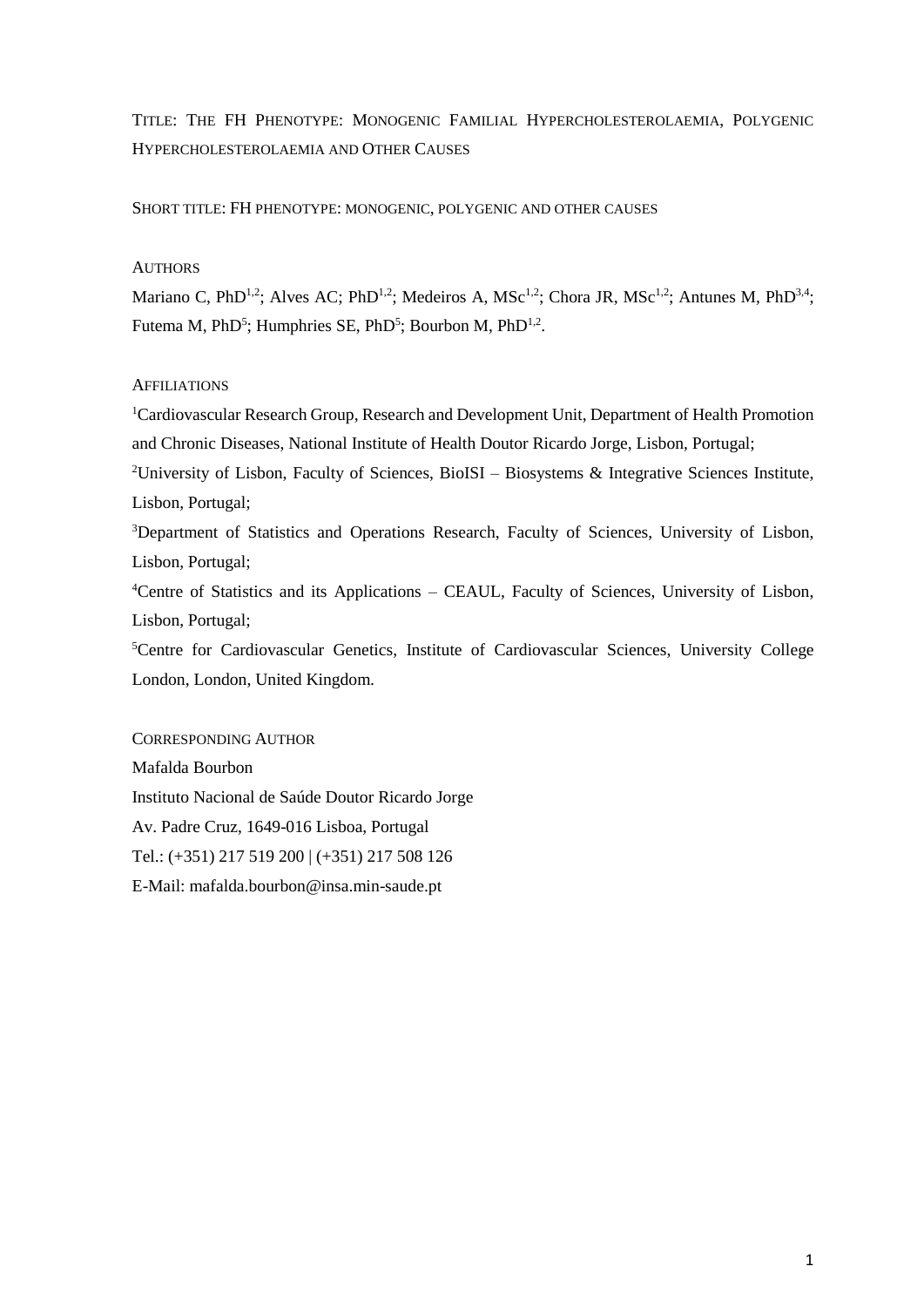#### **ABSTRACT (250)**

Background : Familial Hypercholesterolaemia (FH) is a monogenic disorder characterised by high LDL-C values and increased cardiovascular risk. The correct identification of the origin of the dyslipidaemia is important for patient management, including the implementation of the best therapeutic measures; patients with *LIPA* and *ABCG5/8* mutations need a completely different management approach than patients with defects in *LDLR/APOB/PCSK9*. The aim of this work was to characterise the genetic cause of the FH phenotype in a cohort of Portuguese patients with a clinical diagnosis of FH.

Methods: Between 1999 and 2007, 731 index patients (311 children and 420 adults) have been referred to our laboratory who met the Simon Broome diagnostic criteria . The *LDLR*, *APOB*, *PCSK9*, *APOE*, *LIPA*, *LDLRAP1*, *ABCG5*/8 genes were analysed using standard Next Generation sequencing methods. Polygenic hypercholesterolaemia was determined when an individual had a 6-SNP LDL-C genetic risk score (GRS) over the score 25th percentile.

Results : An FH-causing mutation in *LDLR, APOB* or *PCSK9* was found in 39% of patients (92% in *LDLR*, 5% *APOB* and 1% *PCSK9*), 14% have polygenic hypercholesterolaemia and 1% have other lipid disorders. In 55% of the patients in the paediatric group and in 51% of patients in the adult group, a cause for their hypercholesterolaemia was identified. Compared to a group of 1563 healthy Portuguese controls, in 7% of patients, a low LDL-C GRS was observed, suggesting they are likely to have another cause of monogenic dyslipidaemia.

Conclusions : In the genetically heterogeneous Portuguese population a genetic cause for the FH phenotype can be found in 51%-55% of patients All known causes of the FH phenotype should be investigated in FH cohorts to ensure accurate diagnosis and appropriate management.

**Keywords:** Familial hypercholesterolaemia; monogenic dyslipidaemia; polygenic hypercholesterolaemia; genetic risk score; phenocopies.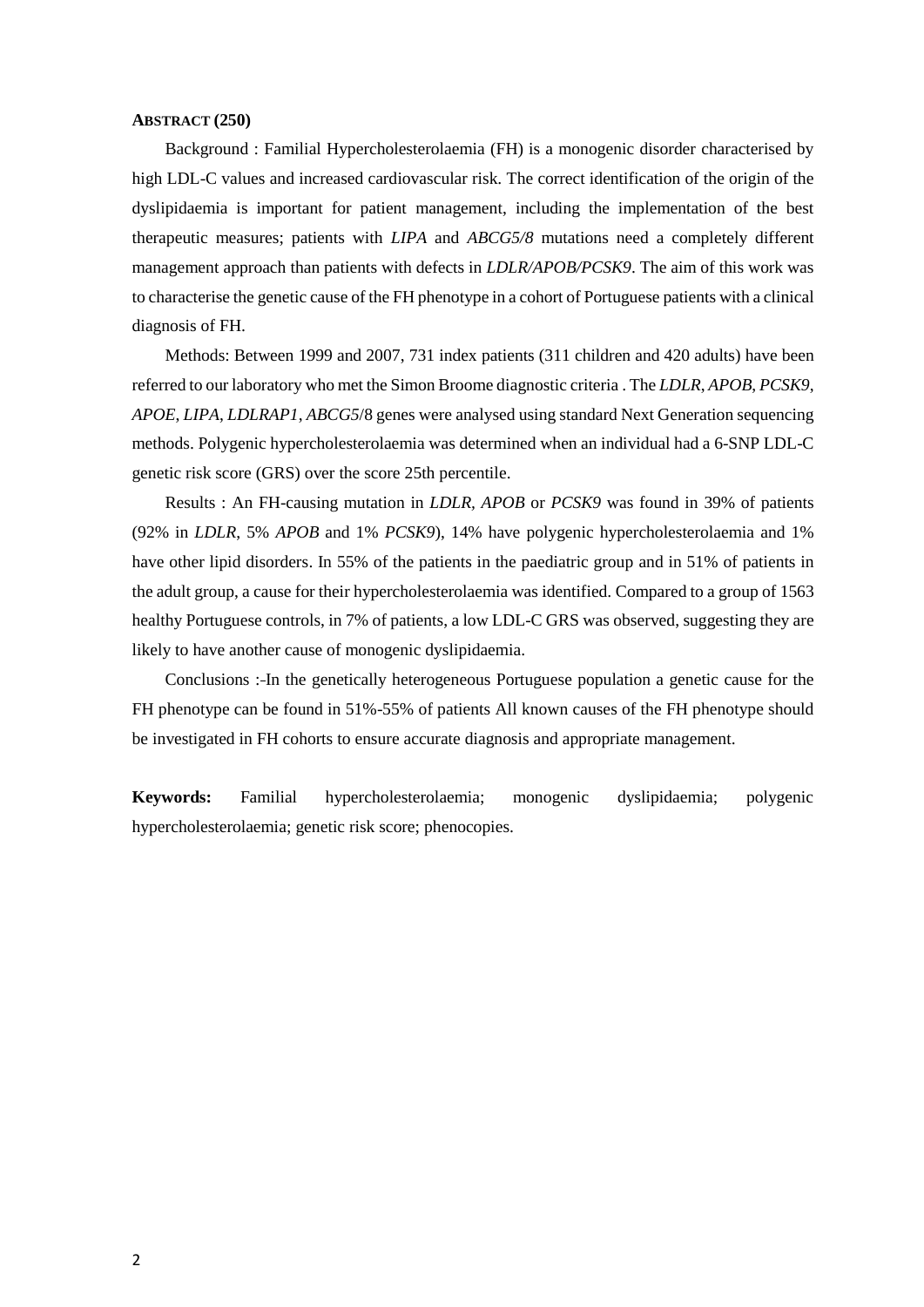#### **1. INTRODUCTION**

Familial Hypercholesterolaemia (FH) is an autosomal dominant condition characterised by substantially increased plasma concentrations of low-density lipoprotein cholesterol (LDL-C) from birth, leading to premature atherosclerosis. FH is also one of the most common inherited disorders associated to premature coronary heart disease (pCHD), with a frequency around 1:250 in most populations<sup>1</sup>.

The genetic causes of FH are loss-of-function mutations, mainly in the LDL receptor gene  $(LDLR)^2$  or apolipoprotein B gene  $(APOB)^{3-5}$ , and gain-of-function mutations in the proprotein convertase subtilisin/kesin type 9 gene (*PCSK9*) 6 . However, an increasing number of FH phenocopies are being identified and a few individuals with a clinical diagnosis of FH have been found to have rare variants in other genes, such as apolipoprotein E (*APOE*)<sup>7,8</sup>, ATP-binding cassette sub-family G member 5 or 8 (*ABCG5/8*)<sup>9</sup>or lysosomal acid lipase (*LIPA*)<sup>10,11</sup>. Recently, studies have reported that a significant proportion of clinically-diagnosed FH patients where a mutation causing disease was not found could have a polygenic cause for their hypercholesterolaemia due to the inheritance of common LDL-C raising single nucleotide polymorphisms (SNPs) with a cumulative effect, leading to an increase in LDL-C to the level of FH diagnostic criteria<sup>12,13</sup>. Even in patients with a disease-causing mutation, this polygenic contribution is also present, contributing to a variable FH phenotype in patients with the same FH-causing mutation<sup>13</sup>. Several combinations of SNPs have been suggested to estimate the polygenic contribution $10,12,13$ .

In terms of cardiovascular risk assessment, it is of particular clinical value to distinguish between monogenic and other types of dyslipidaemia, since for all LDL intervals the cardiovascular disease (CVD) risk has been demonstrated to be higher in FH patients with a causative mutation compared to patients with the same LDL values<sup>14</sup>. This highlights the concept of time of LDL exposure, or LDL-C "Burden". Because of this, monogenic FH patients warrant treatment with high intensity and effective lipid lowering therapy aggressively to decrease their CVD risk, while those with a polygenic or environmental dyslipidaemia have a lower CVD risk and can be managed, for example by encouraging lifestyle and dietary changes, and with the use of more moderate dosage of lipid-lowering therapies.

In clinically-defined FH cohorts worldwide, an FH-causing variant is found in about 40-50% of the cases, although the prevalence of genetically identified FH patients will vary due to differences in molecular diagnostic methodologies, and also to differences in the clinical criteria applied<sup>1,4,15-17</sup>. In the remaining 50% of the cases, the cause for the hypercholesterolaemia must be sought for better patient management and prognosis.

Taking all these aspects in consideration, it is clearly important to ensure the correct identification of the aetiology of the dyslipidaemia in a subject, in order to implement appropriate interventions for CVD prevention. Here, we report the characterisation of the FH phenotype in the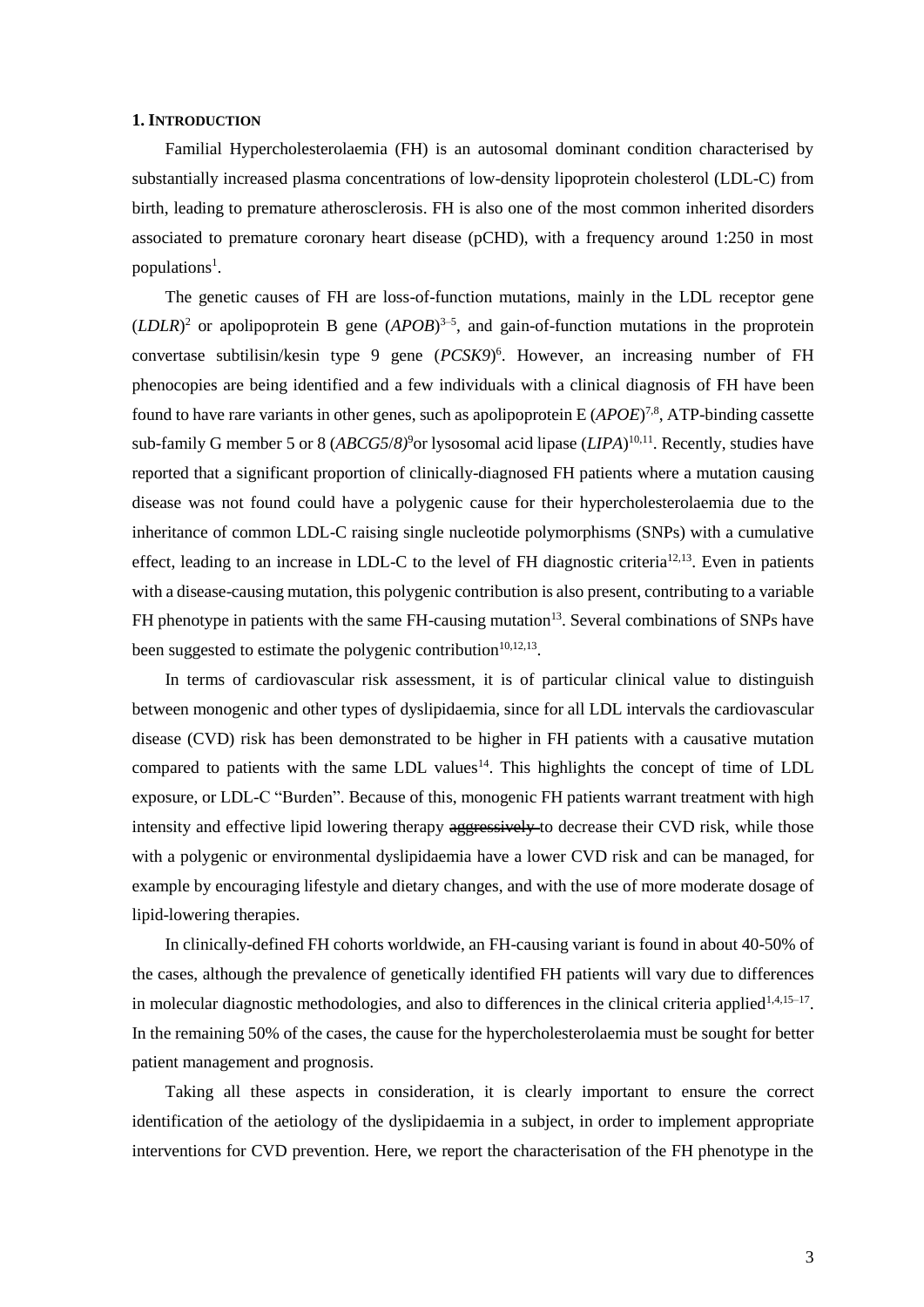Portuguese FH Study cohort. We also validated the 6-SNP LDL-C genetic risk score (GRS)<sup>12,13</sup> in the Portuguese population.

#### **2. MATERIAL AND METHODS**

The Portuguese FH Study is a research project coordinated by the National Institute of Health (INSA) supported mainly by external funds and free of charge for all patients and health institutions. INSA Ethical Committee and the National Data Protection Commission previously approved the study protocol and database. Written informed consent was obtained from all participants before their inclusion in the study.

### **2.1. Study population**

A total of 887 index patients were enrolled in the Portuguese FH Study from 1999 to 2017, referred from different clinical specialties with a clinical suspicion of FH. In the present report, we only included the 731 index patients (311 children and 420 adults) with a clinical diagnosis of FH according to the Simon Broome (SB) criteria, as previously described<sup>18</sup>, with a single adaptation individuals aged 16-18 were included with the SB criteria for children due to the mild phenotype seen in FH patients within this age range. Additionally, 1777 relatives (393 children and 1384 adults) were referred to the Portuguese FH Study cascade-screening program (with or without a clinical diagnosis of FH).

#### **2.2. Monogenic dyslipidaemia analysis**

Genetic diagnosis was performed by the molecular analysis of *LDLR* (including the study of splice regions and large rearrangements), *APOB* (two fragments of exons 26 and 29), and *PCSK9* genes, as previously reported<sup>19</sup>. Selected patients, where a variant was not found in the previously studied genes, were further investigated for other monogenic causes of dyslipidaemia; this was performed by polymerase chain reaction and Sanger sequencing of the following genes: *APOE*, *LIPA,* LDLR adapter protein 1 (*LDLRAP1*), *ABCG5* and *ABCG8*. Sequences were analysed with Staden software<sup>11,20</sup> and the references used for analysis were NM\_000527 for *LDLR*, NM\_000384 for *APOB*, NM\_174936 for *PCSK9*, NM\_000041 for *APOE*, NM\_015627 for *LDLRAP1*, NM\_022436 for *ABCG5*, NM\_022437 for *ABCG8* and NM\_000235 for *LIPA*. Complementary DNA numbering was considered according to the Human Genome Variation Society (HGVS) nomenclature<sup>21</sup> with nucleotide c.1 being A of the ATG initiation codon p.1. The molecular study of the albumin gene  $(ALB)$  was performed elsewhere<sup>22</sup>.

All variants were checked with Mutalyzer 2.0, as recommended by Human Genome Variation Society (HGVS). Variants were classified as pathogenic, likely pathogenic, variant of unknown significance (VUS), likely benign or benign, according to the American College of Medical Genetics and Genomics (ACMG) guidelines<sup>23</sup> following specific adaptations described in Chora *et*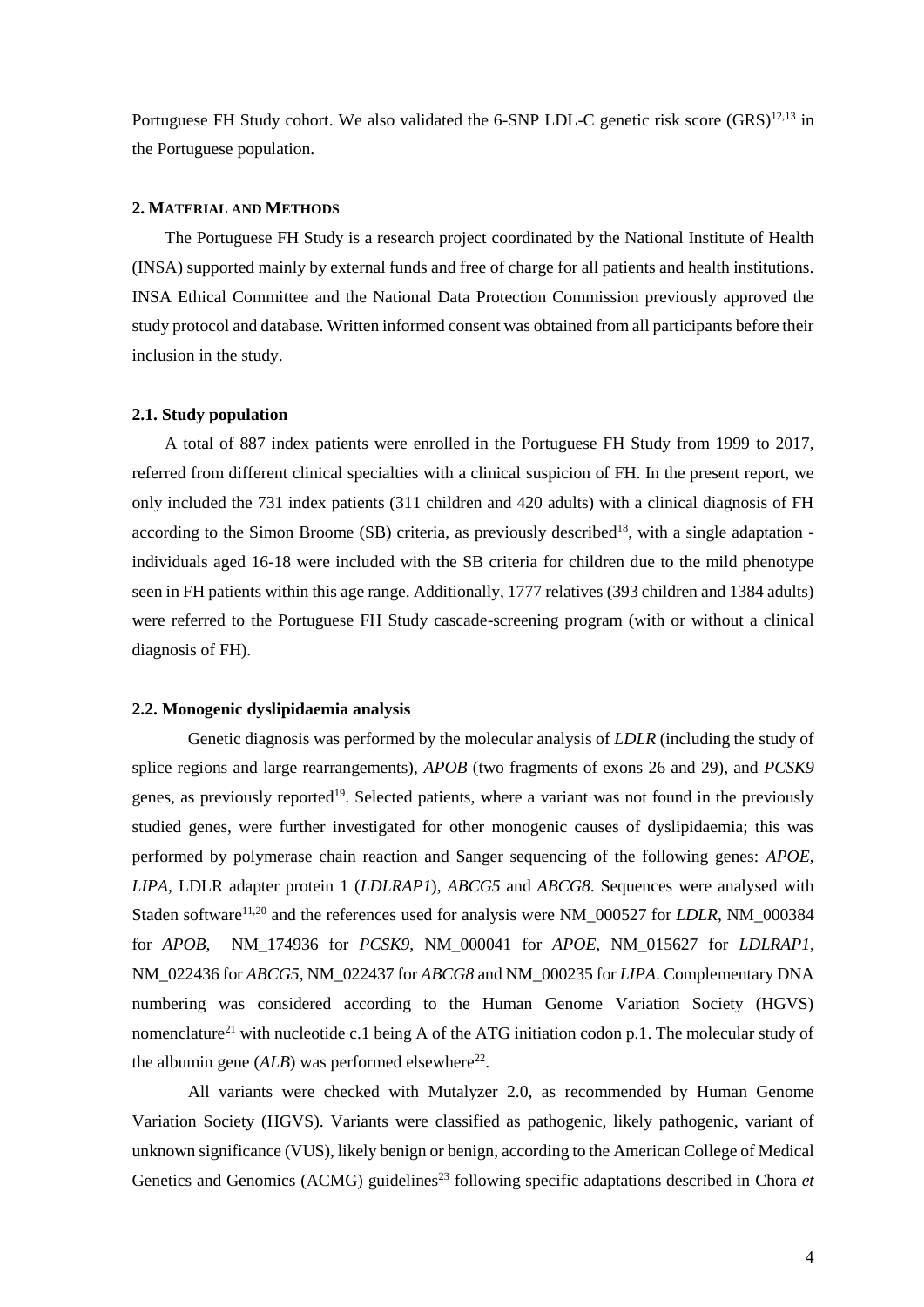al.<sup>23</sup> The variants reported in the present study were considered novel if they were not described before, and novel for Portugal if they were found for the first time in Portugal, but have been previously reported in another country. *In silico* analysis was performed as described before<sup>24</sup>.

# **2.3. Polygenic hypercholesterolaemia analysis**

A total of 1,563 genomic DNA samples from the e\_COR Study and 455 index cases from the Portuguese FH Study from which quality DNA was available (186 children and 269 adults) were sent to aScidea Computational Biology Solutions Company (Barcelona, Spain) to be genotyped for a set of 6 SNPs, using the OpenArray™ technology<sup>25</sup> (Life Technologies, Carlsbad, California, US).

The LDL-C GRS was calculated using the 6 SNPs previously reported in the characterisation of polygenic hypercholesterolaemia, namely, cadherin EGF LAG seven-pass G-type receptor 2 (*CELSR2*)*/* sortilin 1 (*SORT1*) (rs629301), *APOB* (rs1367117), *ABCG5/8* (rs4299376), *LDLR* (rs6511720) and *APOE* (rs7412 and rs429358) and respective effect sizes (weighted sum of betacoefficients of the risk allele $)^{13}$  (Supplementary Table 1).

The  $e_{\text{C}}$ COR Study population<sup>26</sup> was used as reference group for the validation of the LDL-C GRS in the Portuguese population. LDL-C scores were distributed into quarters; individuals below the  $25<sup>th</sup>$  percentile (P25<sup>th</sup>) were considered as having low polygenic score, between the P25<sup>th</sup> and the  $75<sup>th</sup>$  percentile (P75<sup>th</sup>), intermediate polygenic score, and above the P75<sup>th</sup>, high polygenic score. This score was applied to the Portuguese FH Study population accordingly.

## **2.4. Biochemical characterisation of lipids and lipoproteins**

For both cohorts, The Portuguese FH Study and e\_COR study, the biochemical tests for Total Cholesterol (TC), direct LDL-C, high-density lipoprotein cholesterol (HDL-C), triglycerides (TG), Apolipoprotein A1 (apoA1), and Apolipoprotein B (apoB) were performed by enzymatic colorimetric and immunoturbidimetric methods. Serum levels of lipoprotein (a) [Lp(a)] were determined by an immunoturbidimetric method, as previously described<sup>27</sup>.

# **2.5. Correction factors regarding lipid-lowering therapy**

Whenever untreated lipid values (TC, LDL-C and apoB) for individuals under statins medication were not available, these were estimated using correction factors: measured TC and LDL- $C^{14,28,29}$ , as well as apoB<sup>30</sup>, was divided by 0.8 (20% TC reduction), 0.7 (30% LDL-C reduction), and 0.763 (23.7% apoB reduction), respectively. Untreated TG, HDL-C and apoA1 values were not estimated, since the effects of lipid-lowering therapy with statins are not significant in these biomarkers<sup>31-34</sup>.

## **2.6. General statistical analysis**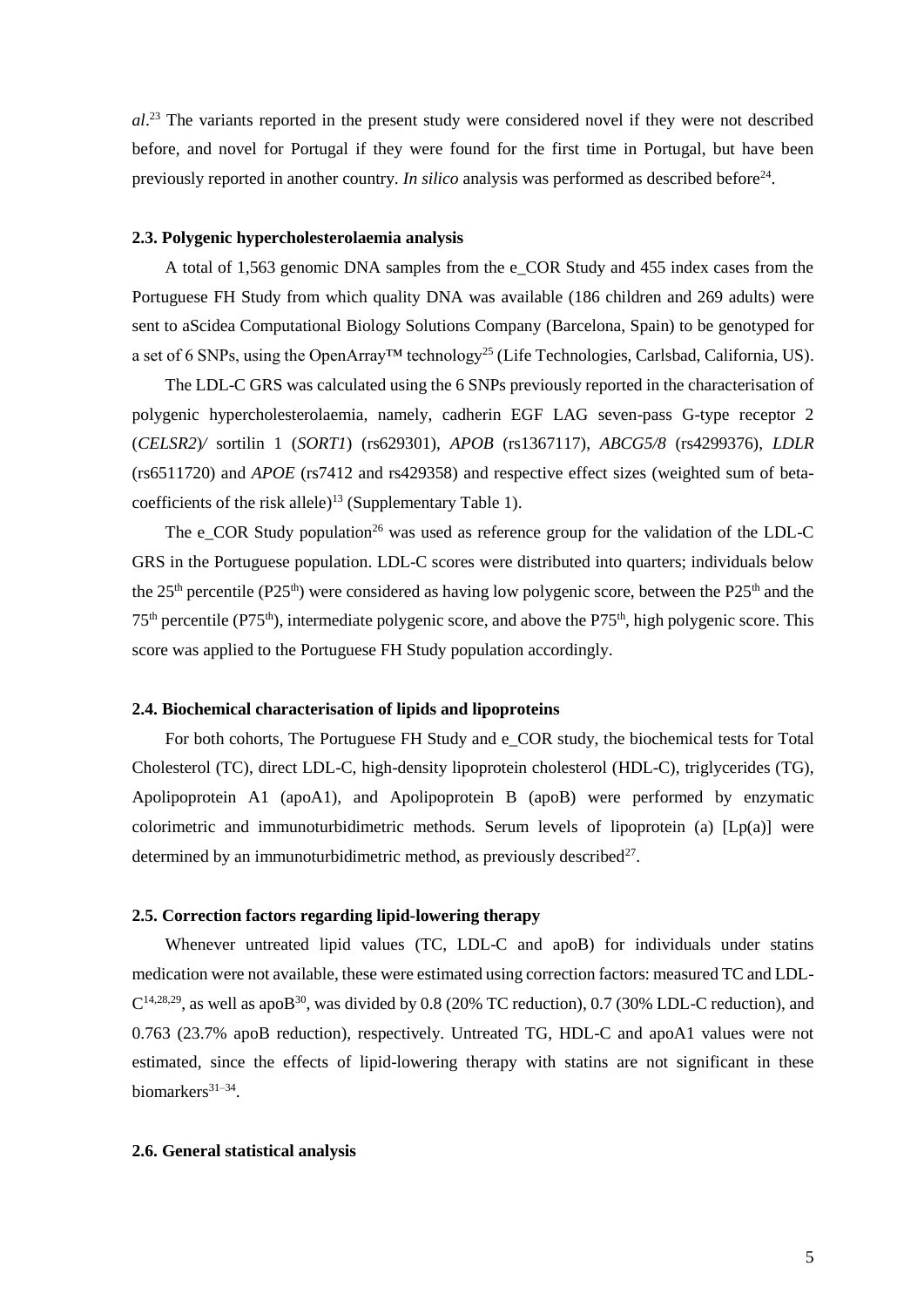Statistical analyses were performed using R (version 3.1.2) software<sup>35</sup>. For comparison analysis of lipids, lipoproteins and LDL-C GRS values between independent groups, the non-parametric Twosample Wilcoxon or Kruskal-Wallis tests were applied for two or more independent samples, respectively. When the trait distributions met the assumptions of normality (Shapiro-Wilk or Kolmogorov-Smirnov tests) and homogeneity of variance (Bartlett test), the parametric ANOVA or Student t tests were applied for two or more independent samples. Data are shown as Mean (+SD) For comparison of proportions, the 95% confidence intervals (CI) were used. Whenever the two CI did not overlap, it was considered that there was evidence to conclude that the proportions are statistically different. In the remaining cases (overlap of the two proportions confidence intervals), the two proportions were compared using chi-square or Fisher's tests. The multiple of median (MoM) was calculated for the LDL-C, TG and apoB measured values to analyse how far those values deviate from the median of a reference population. For phenotype *versus* genotype analysis the biochemical values at referral were used (corrected as described when necessary).

#### **3. RESULTS**

#### **3.1. Demographic and clinical data**

Demographic and clinical data on cardiovascular disease risk factors of all index cases are shown in Supplementary Table 2, including the non-treated lipid profile (when available), and the complete fasting lipid profile performed at our Institute for all individuals at referral to the Portuguese FH Study. Mean age (years) at referral was 9.94 (SD 3.69) for children and 45.67 (SD 13.32) for adults. Approximately 20% of the children were under pharmacological treatment at referral compared with 75% of the adults. The majority (>95%) of the patients are of Portuguese nationality distributed within all Portuguese regions.

### **3.2. Monogenic dyslipidaemia**

A total of 731 index cases was analysed as described in methods for *LDLR*, *APOB* and *PCSK9* genes. In 282 patients (128 children and 154 adults) a pathogenic or likely pathogenic variant was found, including 9 homozygous (2 children and 7 adults); these will be referred as FH mutation positive (FH/M+). In 398 patients (159 children and 239 adults) no potential pathogenic variants were found; these will be referred as FH mutation negative (FH/M-). Additionally, 18 children and 26 adults were found to have a VUS.

Based on phenotype, selected FH/M- patients were analysed for other possible causes of monogenic dyslipidaemia.

#### *3.2.1. Familial Hypercholesterolaemia*

In about 39% of all index patients (n=282/731), at least one pathogenic or likely pathogenic variant was identified in the *LDLR*, *APOB* or *PCSK9* genes. In the paediatric index cohort (n=311),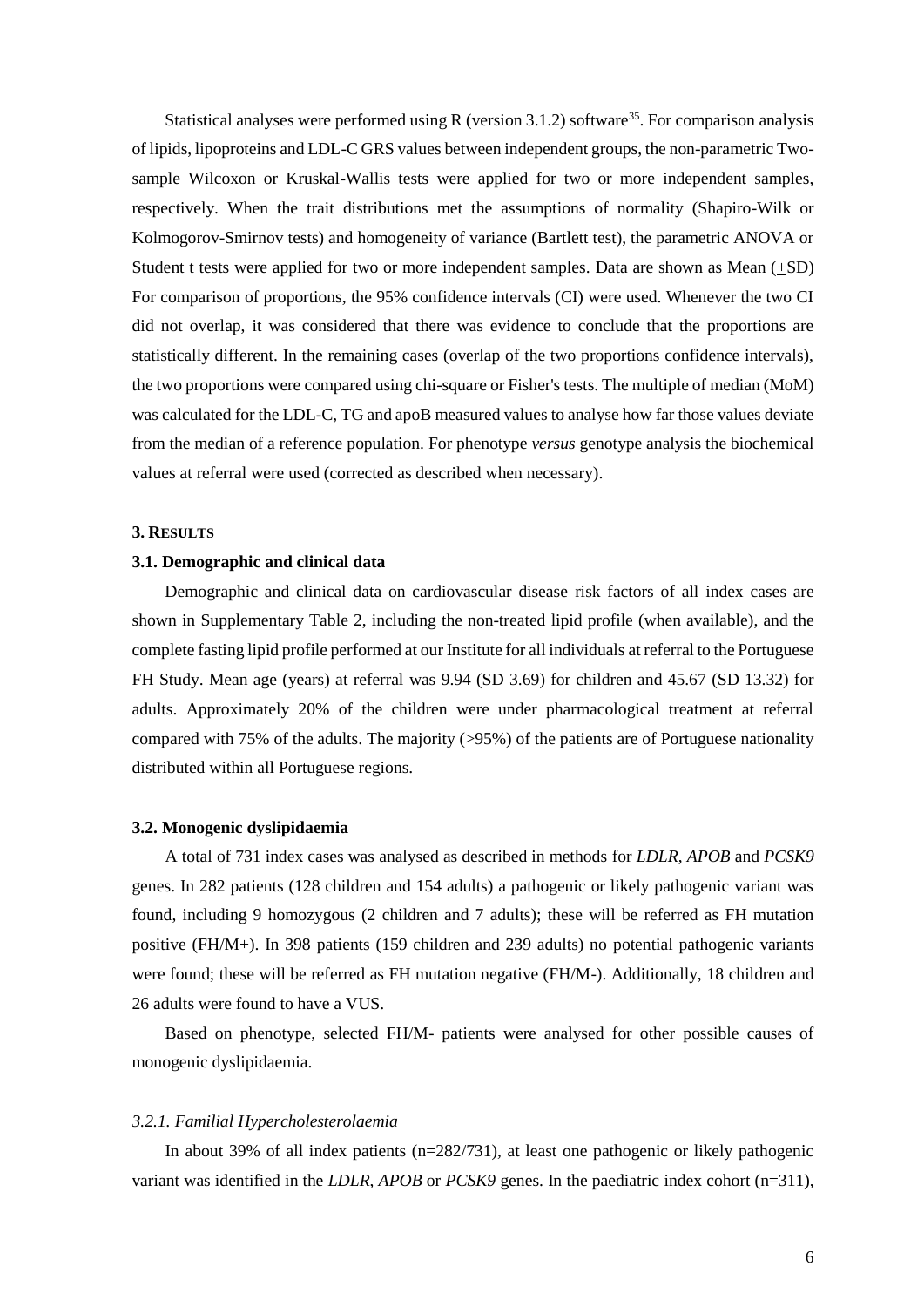41% individuals had genetically heterozygous FH (HeFH) (n=126) or homozygous FH (HoFH)  $(n=2)$ . In the adult index cohort (n=420), 37% individuals had genetically HeFH (n=147) or HoFH (n=7). A VUS in the *LDLR* and *APOB* genes were found in 6% of children (n=18) and 6% of adults (n=26) corresponding to 35 individuals with a VUS in the *LDLR* and 9 individuals in the *APOB* gene. The cascade-screening programme led to the additional identification of 116 HeFH children, 314 HeFH adults and 1 HoFH adult. Additionally, 38 relatives (7 children and 31 adults), also had a VUS.

Since our last report in 2015<sup>36</sup>, 8 *LDLR* novel variants have been identified in our cohort (5 never described before and 3 described in other countries, but novel for Portugal). All variants have already been submitted to ClinVar (Supplementary Table 3). From these, only 3 variants are considered pathogenic or likely pathogenic: c.2214del/p.(Gln739Serfs\*26), c.941-2A>C, and c.1897C>T/p.(Arg633Cys).

The demographic, clinical and biochemical profile of the FH/M+ group were compared to the FH/M- group, for children and adults, and is presented in Table 1. Patients with a VUS, homozygous patients and patients with other monogenic causes (discussed in the next section) were not included in this analysis. Although all FH/M- patients have a clinical phenotype compatible with a diagnosis of FH, they present lower mean levels of TC, LDL-C, non-HDL-C, apoB, and apoB/apoA1 ratio, and higher levels of HDL-C and TG, than the FH/M+ group. These differences are more evident in the paediatric cohort. Also, the percentage of adult FH/M- patients with hypertriglyceridaemia (defined as TG ≥200 mg/dL) was higher than in the FH/M+ patients (20.00% (n=47/235) *versus* 8.33% (n=12/44), P=0.002). The opposite was observed for apoB, a higher number of  $FH/M+$ patients  $(87.85\% \text{ (n=123/140)}$  had apoB >120 mg/dL compared to FH/M-  $(64.94\% \text{ (n=150/231)}$ , P<0.001). No significant differences were observed for Lp(a) values.

The lipid values of the FH/M+ index and FH/M+ relatives presented significant differences: TC, LDL-C, apoB, non-HDL-C and apoB/apoA1 ratio were statistically higher in index cases, except in the paediatric cohort where the apoB values and apoB/apoA1 ratio did not differ between these two groups (Supplementary Table 4).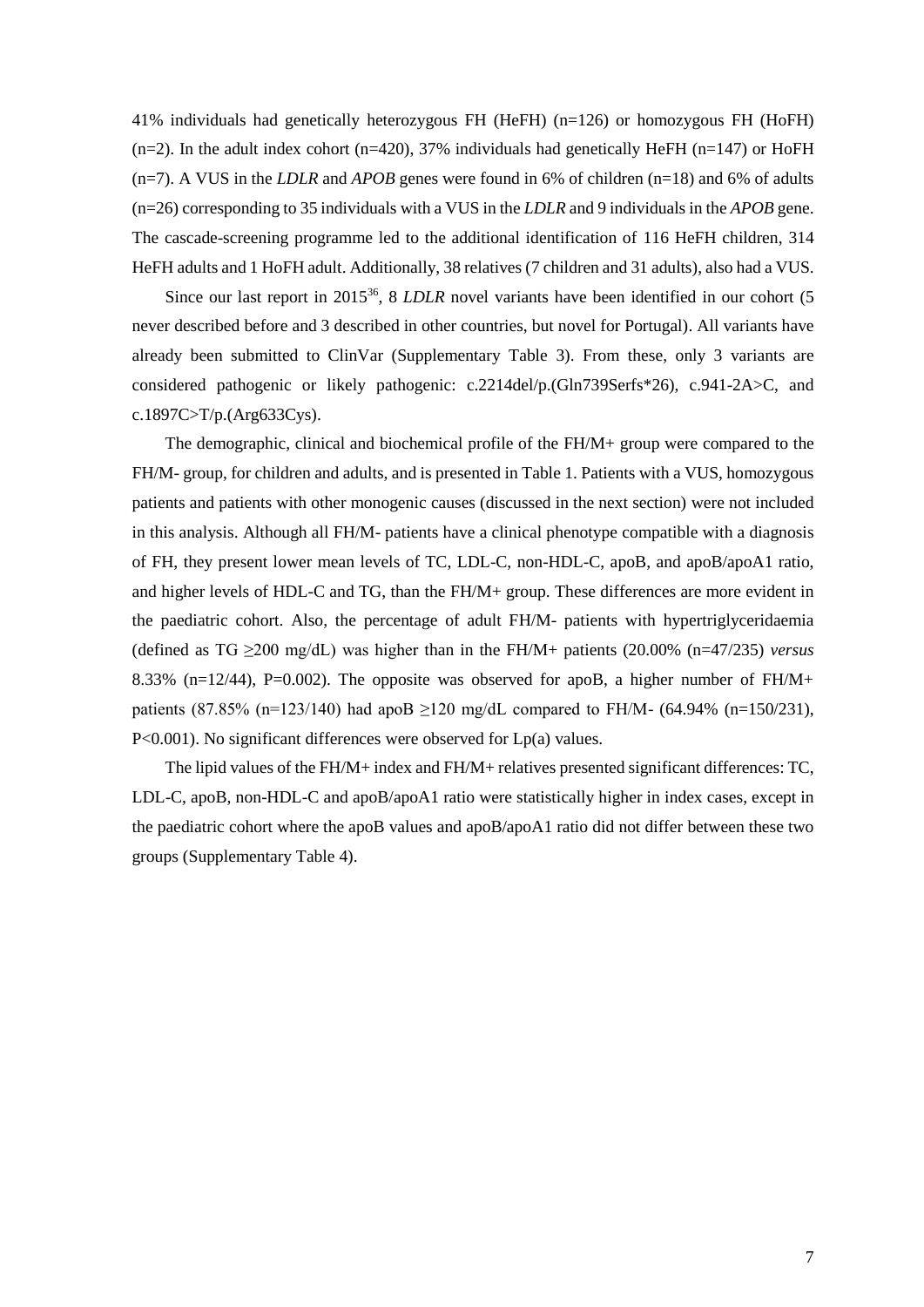|                                                     |                    | Paediatric cohort (n=285) <sup>a</sup> | Adult cohort $(n=386)^a$ |                     |                     |                        |
|-----------------------------------------------------|--------------------|----------------------------------------|--------------------------|---------------------|---------------------|------------------------|
| Clinical and demographic profile                    | FH/M-              | $FH/M+$                                | P value <sup>c</sup>     | FH/M-               | $FH/M+$             | $P$ value <sup>c</sup> |
| $n$ (%)                                             | 159(51.13)         | 126(40.51)                             | <b>ND</b>                | 239 (56.90)         | 147 (35.00)         | ND                     |
| Age, years (SD)                                     | 48)                | 10.03(3.86)                            | 0.575                    | 47.20 (11.91)       | 43.73 (14.91)       | 0.008                  |
| Male gender, n (%)                                  | 63 (39.62)         | 63 (50.00)                             | 0.103                    | 118 (49.37)         | 57 (38.78)          | 0.054                  |
| BMI, $kg/m^2$ (SD)                                  | 20.27(4.29)        | 18.90(3.51)                            | 0.012                    | 26.14 (4.21)        | 26.10(4.86)         | 0.434                  |
| Smoking, n (%)                                      | $\Omega$           | 1(0.79)                                | <b>ND</b>                | 56 (23.43)          | 21 (14.29)          | 0.025                  |
| Alcohol consumption, n (%)                          | $\theta$           | $\overline{0}$                         | ND                       | 86 (35.98)          | 40(27.21)           | 0.125                  |
| Hypertension, n (%)                                 | 3(1.89)            | $\theta$                               | ND                       | 61(25.52)           | 41 (27.89)          | 0.572                  |
| Diabetes, $n$ $(\%)$                                | 1(0.63)            | $\theta$                               | ND                       | 9(3.77)             | 5(3.40)             | $\rm ND$               |
| Personal history of CVD, n (%)                      | $\theta$           | $\theta$                               | ND                       | 51 (21.34)          | 31 (21.09)          | 0.999                  |
| Personal history of pCVD, n (%)                     | $\mathbf{0}$       | $\Omega$                               | ND                       | 41(17.15)           | 20(13.61)           | 0.433                  |
| Family history of pCVD, n (%)                       | 26(16.35)          | 24(19.05)                              | 0.662                    | 80 (33.47)          | 43 (29.25)          | 0.452                  |
| Pharmacological treatment (e.g. statins), n<br>(% ) | 18 (11.32)         | 36 (28.57)                             | $0.001$                  | 183 (76.57)         | 109(74.15)          | 0.678                  |
| On diet, $n$ $%$                                    | 86 (54.09)         | 50 (39.68)                             | 0.021                    | 30(12.55)           | 14(9.52)            | 0.457                  |
| Physically active, n (%)                            | 119 (74.84)        | 86 (68.25)                             | 0.323                    | 81 (33.89)          | 52 (35.37)          | 0.696                  |
| Tendon xanthoma, n (%)                              | $\theta$           | $\theta$                               | ND                       | $\overline{0}$      | 10(6.80)            | ND                     |
| Corneal arcus, n (%)                                | $\theta$           | $\overline{0}$                         | ND                       | 1(0.42)             | 13 (8.84)           | ND                     |
| Other xanthomas, n (%)                              | $\Omega$           | 1(0.79)                                | $\rm ND$                 | 13 (5.44)           | 16(10.88)           | ND                     |
| Lipid profileb                                      |                    |                                        |                          |                     |                     |                        |
| Total cholesterol, mg/dL (IQR)                      | 239.21 (211-259)   | 273.38 (245-302)                       | << 0.001                 | 285.00 (242-321)    | 331.25 (284-395)    | <<0.001                |
| LDL-C, mg/dL (IQR)                                  | 156.88 (135-178)   | 203.64 (5=179-238)                     | << 0.001                 | 201.71 (158-246)    | 263.57 (207-318)    | <<0.001                |
| HDL-C, mg/dL (IQR)                                  | 57.19 (49-68)      | 50.98 (42-58)                          | $0.001$                  | 55.00 (44-64)       | $51.00(44-62)$      | 0.517                  |
| Triglycerides, mg/dL (IQR)                          | 84.50 (65-119)     | $65.00(54-88)$                         | < 0.001                  | 129.00 (100-178)    | 112.39 (83-148)     | < 0.001                |
| ApoB, mg/dL IQR)                                    | 99.50 (85-122)     | $129.50(113-151)$                      | <<0.001                  | 136.84 (136-179)    | 177.63 (141-211)    | <<0.001                |
| ApoA1, mg/dL (IQR)                                  | 150.00 (136-174)   | 135.00 (115-147)                       | <<0.001                  | 155.65 (136-179)    | 146.50 (127-167)    | 0.005                  |
| Non-HDL-C, mg/dL (IQR)                              | 172.00 (153-194)   | 216.06 (192-253)                       | << 0.001                 | 222.13 (182-270)    | 274.88 (224-328)    | <<0.001                |
| ApoB/ApoA1 ratio, mg/dL (IQR)                       | $0.66(00.52-0.82)$ | $0.99(0.85-1.18)$                      | << 0.001                 | $0.88(0.68 - 1.17)$ | $1.16(0.92 - 1.56)$ | <<0.001                |
| $Lp(a)$ , mg/dL (IQR)                               | 32.00 (10-80)      | 24.64 (10-44)                          | 0.081                    | $30.00(9-72)$       | 35.15 (9-92)        | 0.339                  |

**Table 1–** Clinical, demographic and biochemical profile (Mean  $\pm$ SD) of children and adult index cases in the Portuguese Familial Hypercholesterolaemia Study with (FH/M+) and without (FH/M-) an identified mutation:

FH, Familial Hypercholesterolaemia; FH/M-, FH mutation negative; FH/M+, FH FH/M+; BMI, body mass index; CVD, cardiovascular disease; pCVD, premature cardiovascular disease; LDL-C, low-density lipoprotein cholesterol; HDL-C, high-density lipoprotein cholesterol; ApoB, apolipoprotein B; ApoA1, apolipoprotein A1; Lp(a), lipoprotein(a); SD, standard deviation; IQR, interquartile range; ND, Not determined.

Age and BMI are expressed as mean (SD), while biochemical lipid values are expressed as median (IQR).<br><sup>a</sup>Only heterozygous patients with pathogenic or likely-pathogenic variants were considered as FH/M+. Homozygous FH and significance (VUS) were excluded.

<sup>b</sup>Lipid profile determined in house. Correction factors were used to estimate untreated values for TC, LDL-C, and apoB, as described in the Material and Methods section of our study. cStatistical significance (P value <0.05), in bold.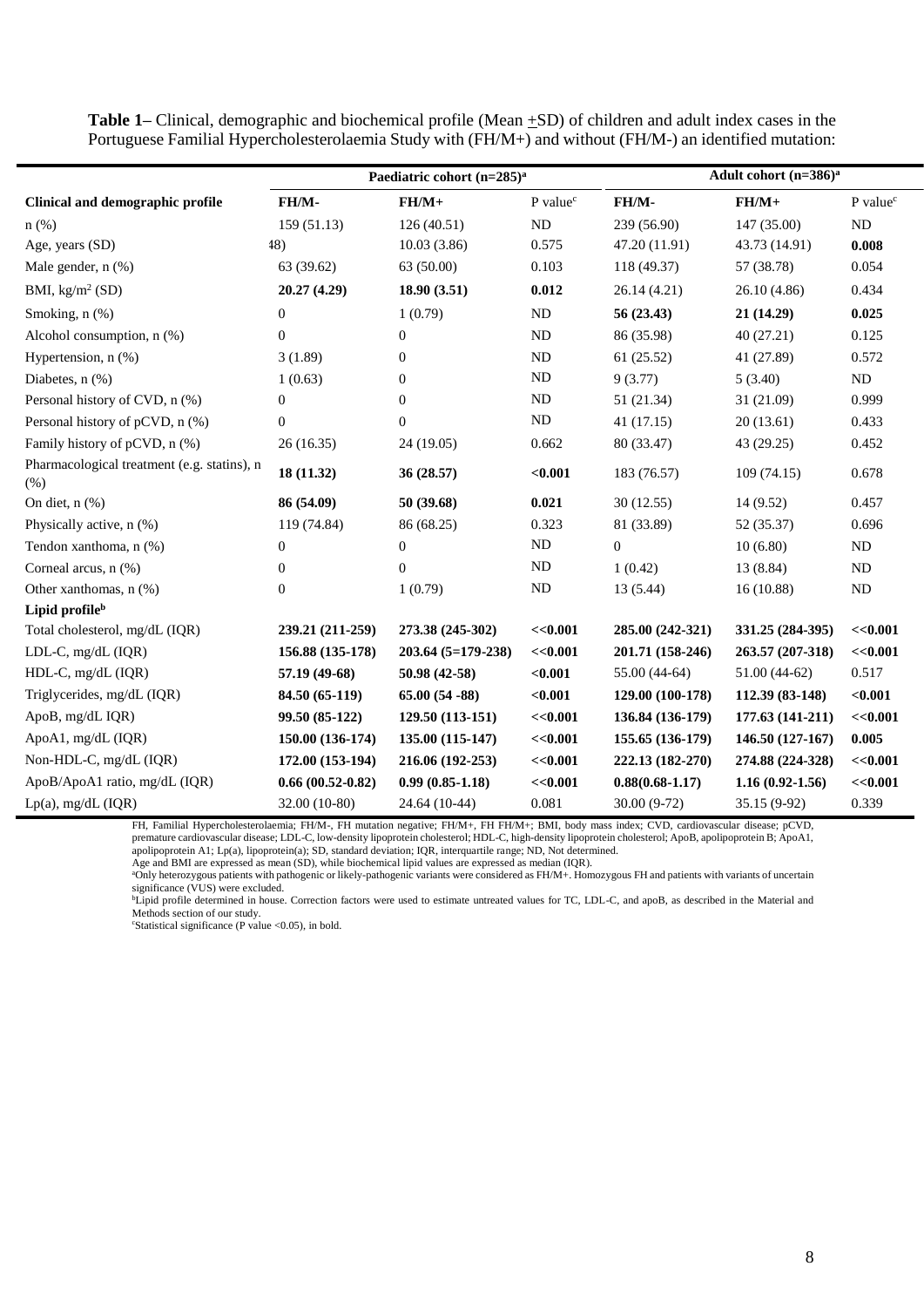#### *3.2.2. Other monogenic disorders*

From analysis in XXXX selected FH/M- patients, disease-causing variants in the *APOE*, *LIPA*, *ABCG8* and *ALB* genes were found in 6 index patients, five children and one adult. Three children had lysosomal acid lipase deficiency (LALD) (due to homozygosity for the c.894G>A variant in  $LIPA$ ), as previously published<sup>11</sup>, one had sitosterolemia (due to homozygosity for a c.1974C>G variant in *ABCG8*) and one had congenital analbuminemia (due to heterozygosity for a c.1289+1G>A variant in *ALB*) 22 . An additional child had an heterozygous stop variant in *APOE*  $(c.683G>A)$  that has been associated only in the homozygote state to dysbetalipoproteinemia<sup>38</sup>, so it was not considered as causative (Supplementary table 3). In the adult cohort, one individual had a variant in *APOE* (c.487C>T found in heterozygosity), previously associated with autosomal dominant hypercholesterolaemia<sup>37</sup> (Supplementary table 3). Additionally, one relative (child) was also found to have LALD and another sitosterolaemia  $(adult)^{11}$ .

# *3.2.3. Overall monogenic dyslipidaemia*

A molecular cause of monogenic dyslipidaemia was found in 39% (n=288/731) of all index cases with an FH phenotype. In the monogenic dyslipidaemia paediatric group, 91% had an FHcausing variant in *LDLR*, 5% in *APOB*, 1% in *PCSK9*, 2% in *LIPA*, 1% in *ALB* and 1% in *ABCG8*. In the adult group, 93% had an FH-causing variant in *LDLR*, 5% in *APOB*, 1% in *PCSK9* and 1% in *APOE*. Altogether, other monogenic causes represent 2% (6/288) of monogenic hypercholesterolaemia index cases in our cohort, with a non-significantly (p=0.32) higher proportion in children (4%, 5/133) (Figure 1).

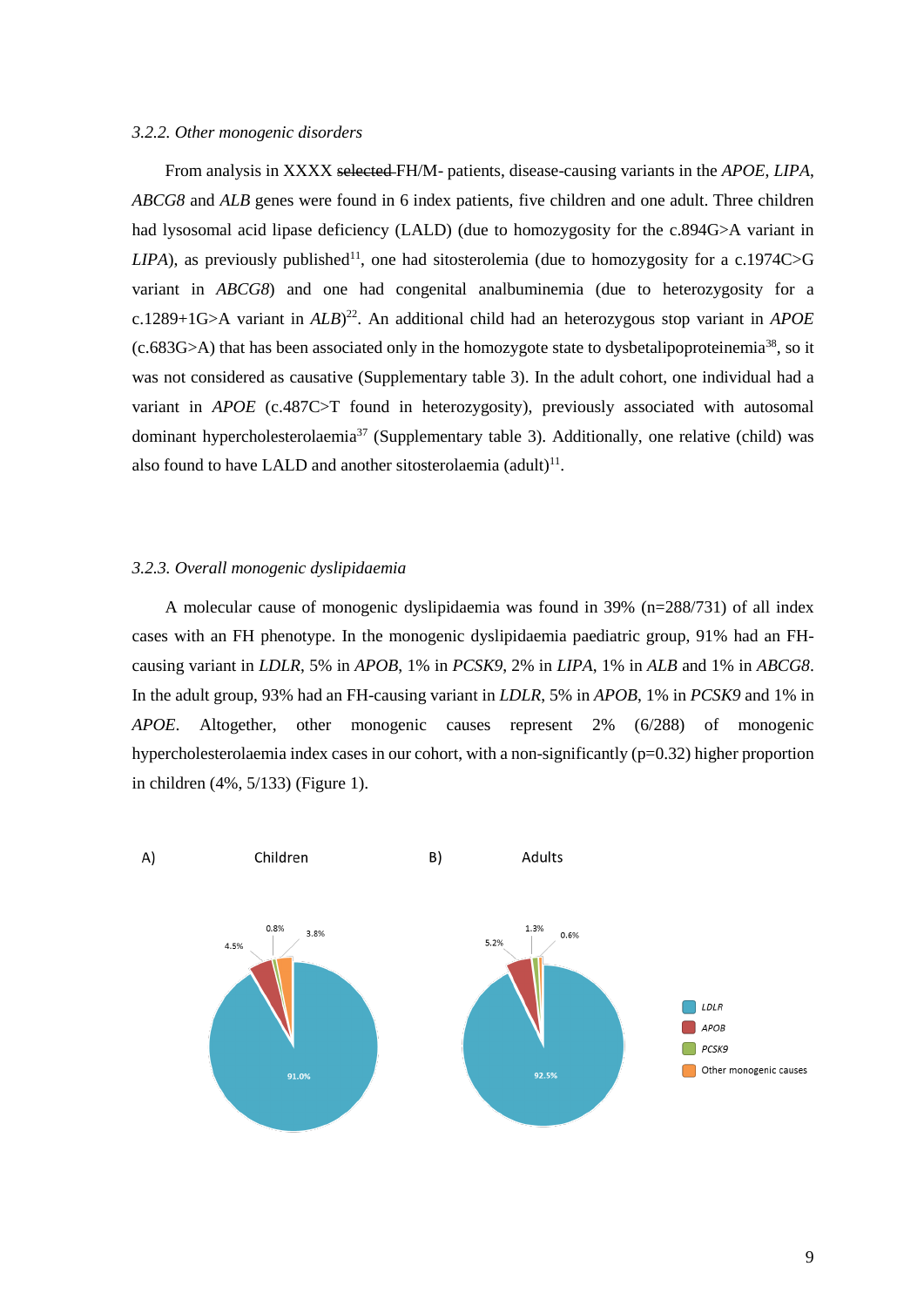**Figure 1** – Percentage of the different monogenic causes of dyslipidaemia in children (**A**) and adults (**B**). (**A**) 91% of children had an FH-causing variant in *LDLR*, 5% in *APOB*, 1% in *PCSK9*, and 4% of all children had other monogenic causes. (**B**) 93% of adults had an FH-causing variant in *LDLR*, 5% in *APOB*, 1% in *PCSK9* and 1% of adults had other monogenic causes.

## **3.3. Polygenic hypercholesterolaemia**

The mean value of the LDL-C GRS calculated in e\_COR population was 0.62 mmol/L (SD 0.22) with a mean LDL-C of 135.75 mg/dL (SD 46.34) [3.51 mmol/L (SD 1.20)]. Distribution of the LDL-C concentration values by percentiles showed that individuals above the  $P75<sup>th</sup>$  (LDL-C GRS 0.76) had significantly higher LDL-C (P<<0.001) than individuals below the  $25<sup>th</sup>$  percentile (P25<sup>th</sup>) (LDL-C GRS 0.51) (Figure 2). When comparing the mean GRS values between Portuguese e\_COR and UK Whitehall II (WHII) controls<sup>12</sup>, no significant differences were seen  $(0.62 \text{ (SD } 0.22)$ CI=[0.61-0.63] *versus* 0.63 (SD 0.22) CI=[0.62-0.64]*,* respectively).

Of all 731 clinical FH index cases, the LDL-C GRS was calculated for 455 individuals from whom DNA was available, 186 children and 269 adults. Compared with e\_COR controls, both FH/M- and FH/M+ patients had higher LDL-C GRS  $(0.XX + P \ll 0.001)$  (Supplementary Figures 1-2). In this small sample, no statistically significant differences were seen comparing FH/M- and FH/M+ patients. In the paediatric cohort, the mean value was  $0.73$  (SD  $0.17$ ) for FH/M- (n= XX) and 0.71 (SD 0.19) for FH/M+ (n=YY), and in the adult cohort was 0.72 (SD 0.19) for FH/M- (n= AA) and 0.69 (SD 0.20) for FH/M+ (n=BB).

In the paediatric FH/M- cohort, about  $42.4\%$  (n=39) of patients are above the P75<sup>th</sup>, 13.0%



 $(n=12)$  were below the P25<sup>th</sup> (P<0.001) and 44.6% (n=41) had an intermediate LDL-C GRS. In the adult FH/Mcohort,  $40.4\%$  (n=61) are above the P75<sup>th</sup> (GRS>0.76), 10.6% (n=16) are below the P25<sup>th</sup> (GRS $\leq$ 0.51) and 49.0% (n=74) had an intermediate LDL-C GRS (between  $P25<sup>th</sup>$  and  $P75<sup>th</sup>$ ).

For FH/M+ paediatric patients,  $39.5\%$  (n=30) are above the P75<sup>th</sup> and

15.8% (n=12) are below the P25<sup>th</sup>. For FH/M + adult patients, 34.1% (n=31) are above the P75<sup>th</sup> and  $19.8\%$  (n=18) are below the P25<sup>th</sup>.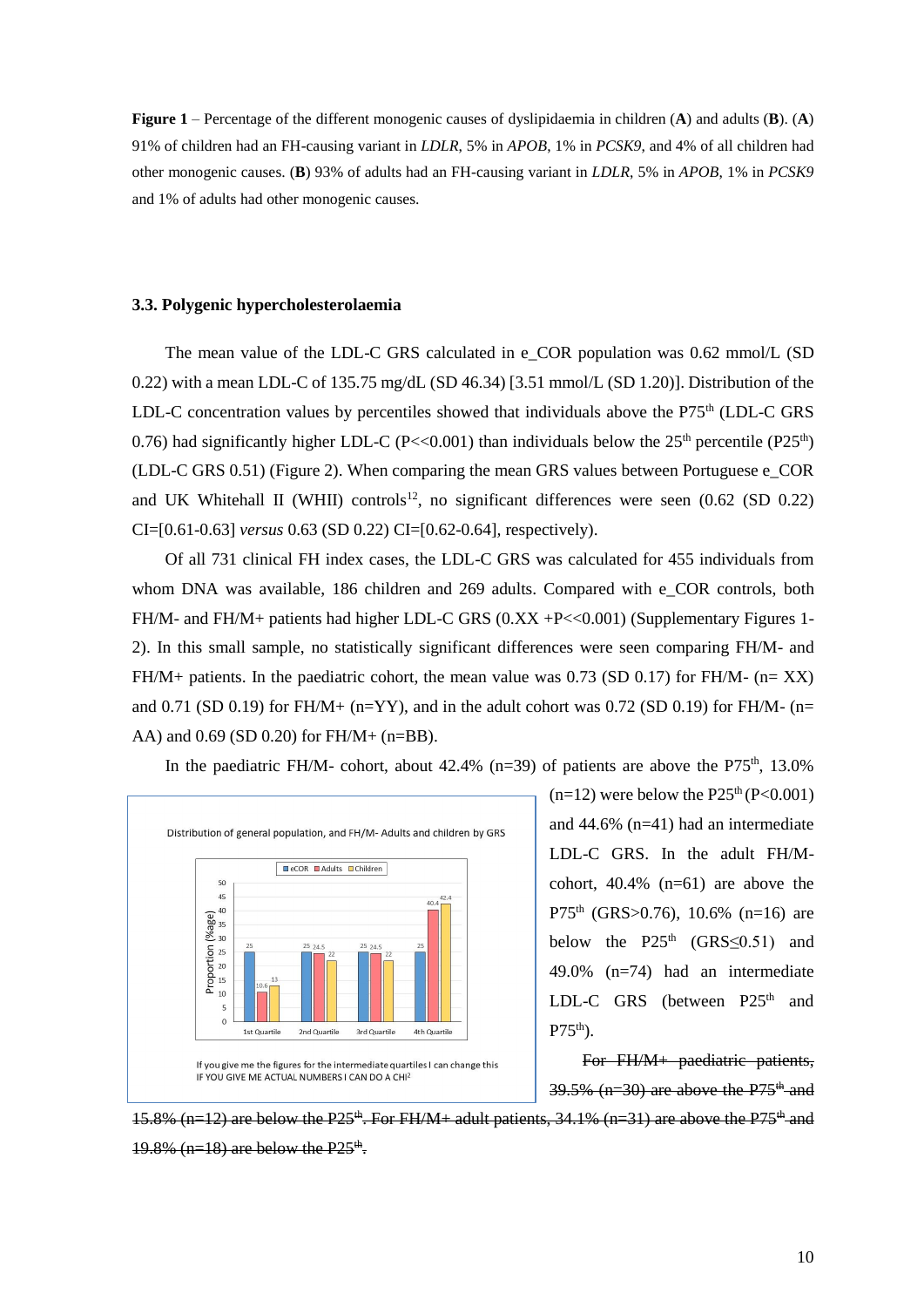

Quarters of the LDL-C genetic risk score

**Figure 2** – Boxplot of the LDL-C values distribution by e\_COR population in the first ( $\leq 25$ <sup>th</sup> percentile), second (>25<sup>th</sup>≤50<sup>th</sup> percentile), third (>50<sup>th</sup>≤75<sup>th</sup> percentile), and fourth (>75<sup>th</sup> percentile) quarters of the LDL-C genetic risk score (GRS). Correction factors were used to estimate untreated values for LDL-C (a 30% of LDL-C reduction was considered for patients under treatment with statins). Individuals in the fourth quarter of the LDL-C GRS distribution had significantly higher LDL-C concentration than individuals in the first quarter  $(P << 0.001)$ .

# **3.4. The FH phenotype OR Overall proportion with an identified genetic cause for the FH phenotype**

Overall, including both patients with homozygous  $(n=9)$  and heterozygous FH  $(n=273)$  we have identified a monogenic cause for the FH phenotype in XXX% of patients with the monogenic disorders lysosomal acid lipase deficiency (LALD), sitosterolaemia, albuminuria and autosomal dominant hypercholesterolaemia, representing 2% of all patients.

For the FH/M- patients for whom the LDL-C GRS was determined (92 children and 151 adults), 39 children and 61 adults had a polygenic score (above P75<sup>th</sup>), which represents 14% of overall patients in the study  $(n=731)$ , while an additional X had an intermediate score. Both of these patients can bee included in the polygenic hypercholesterolaemia group (Figure 3). Of the remaining FH/M- patients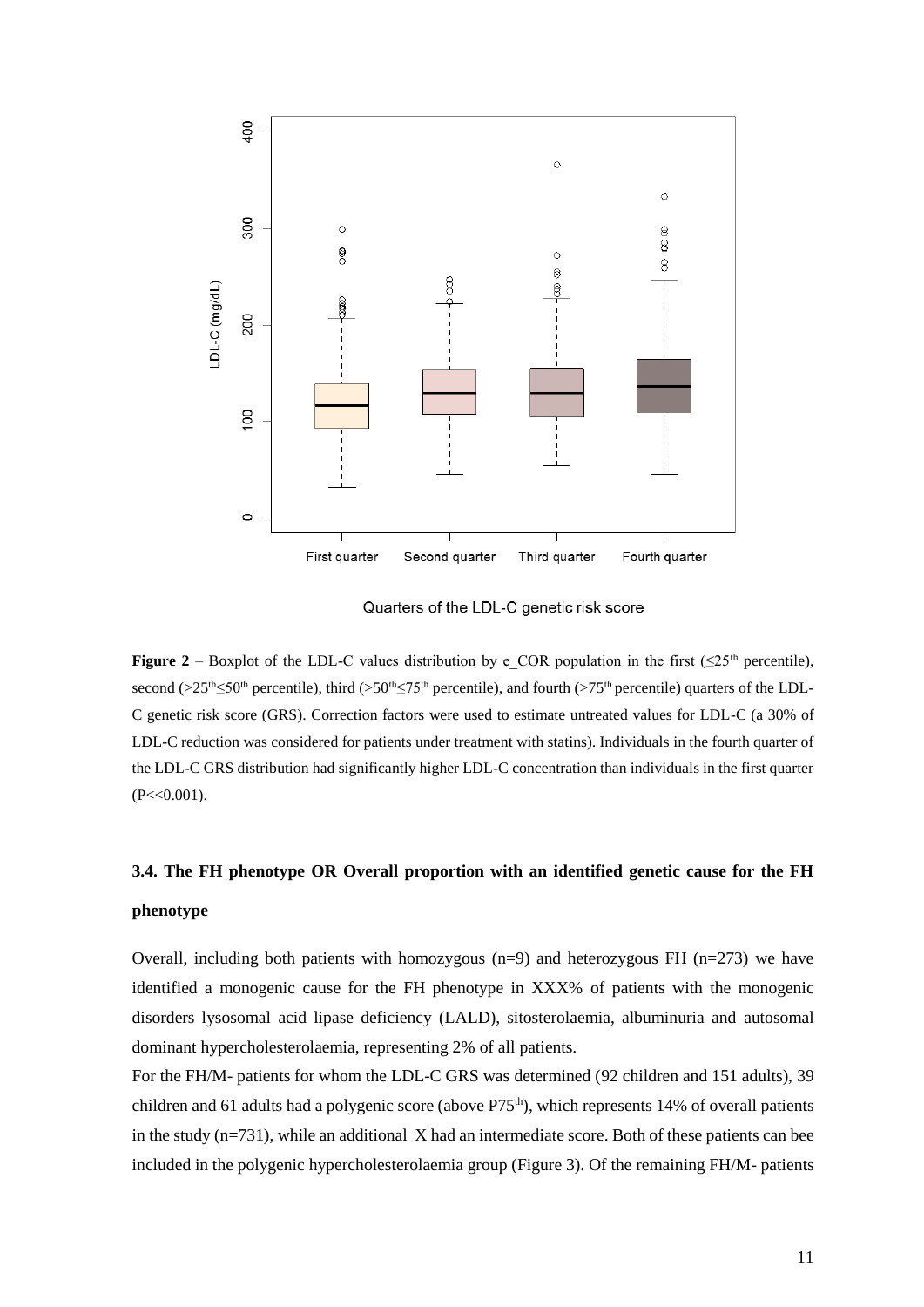28 (12 children and 16 adults) presented a score below P25<sup>th</sup> and are therefore most likely to have other known or unknown cause of monogenic dyslipidaemia.

Studying all known causes of inherited hypercholesterolaemia increased the identification rate from 41% to 55% in the paediatric cohort and from 37% to 51% in the adult cohort (Figure 3).



Figure 3 – Number of index cases, children and adults, referred to the Portuguese Familial Hypercholesterolaemia (FH) Study with Simon Broome FH clinical criteria divided by the different causes of the FH phenotype and percentages of identification rate by group and total. FH refers to patients with pathogenic variants in either *LDLR, APOB* or *PCSK9*, polygenic hypercholesterolaemia to patients with a high LDL-C genetic risk score  $(GRS)$  (> P75<sup>th</sup>) (0.76). Other monogenic causes are: in children, 3 with lysosomal acid lipase deficiency (mutation in the *LIPA* gene), 1 with sitosterolaemia (mutation in the *ABCG8* gene) and 1 with analbuminemia (mutation in *ALB* gene); in adults, 1 with an autosomal dominant hypercholesterolaemia (mutation in the *APOE* gene).

## **4. DISCUSSION**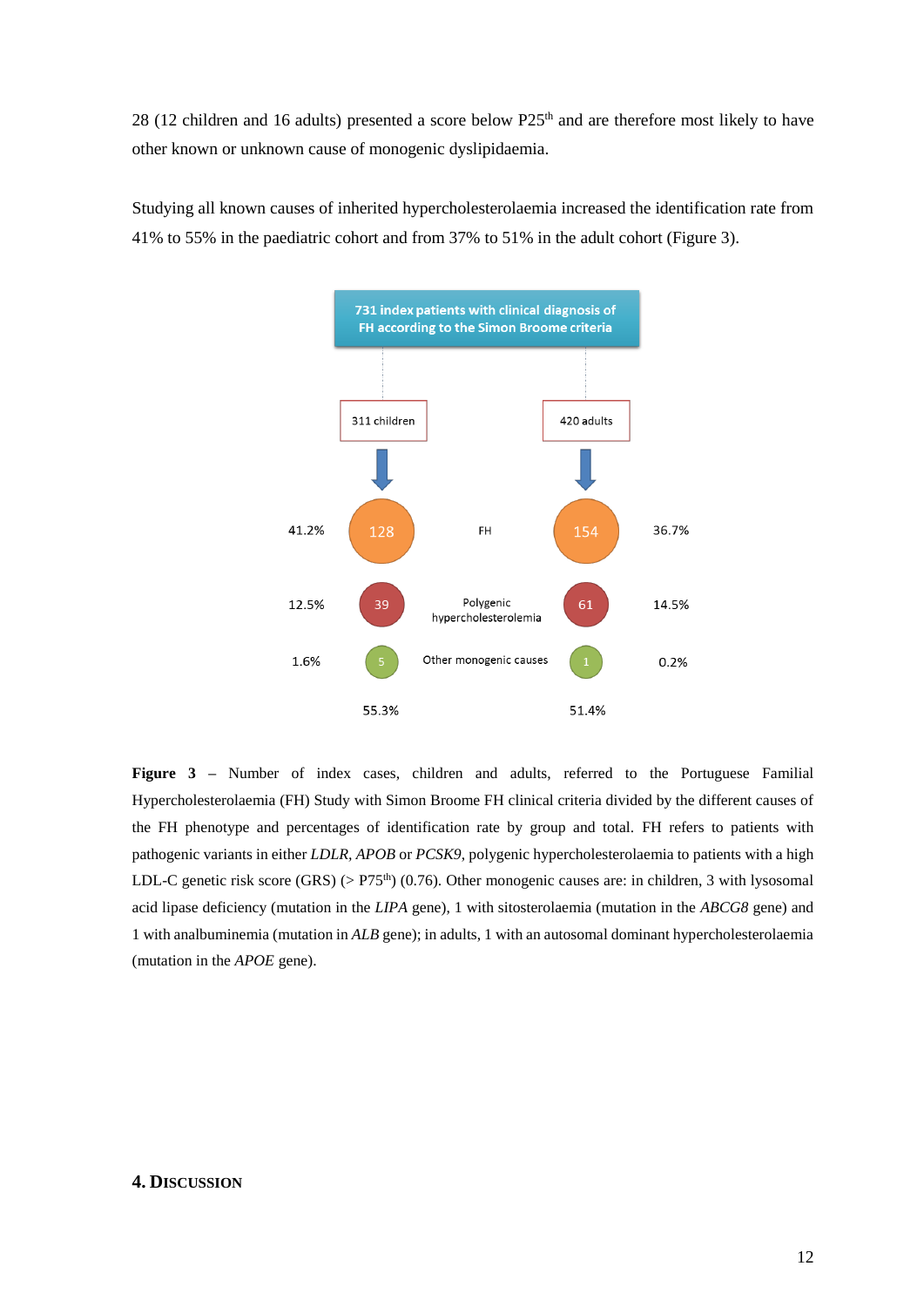## *The Portuguese FH Study*

Within index cases referred to the Portuguese FH Study, in 53% (n=388) we have identified the cause of hypercholesterolaemia: 39.4% (n=288) with monogenic hypercholesterolaemia (38.6%  $(n=282)$  have FH and 0.8%  $(n=6)$  other monogenic causes) and 14%  $(n=100)$  with polygenic hypercholesterolaemia. If all VUS are indeed pathogenic (found in 6% (n=44)), the total number of positives cases with a monogenic disorder will increase to 45% and the total identification rate to 59%.

From all individuals included in the Portuguese FH Study, we have identified 803 patients with disease-causing variants in *LDLR, APOB* or *PCSK9* genes: 793 heterozygous patients and 10 homozygous patients (9 index cases and 1 relative). Additionally, 82 patients with VUS in one of the three genes associated with FH were also identified. These variants will need further characterization to be considered cause of disease. From 2014 to 2017, a total of 10 novel variants were identified in our cohort, 5 never described before in association with FH, showing that although our population already has more than 140 different, new variants are still found as reported for other populations.

At the Portuguese FH Study only after functional characterisation is performed, or if a variant reaches a classification of pathogenic or likely pathogenic (ACMG), the clinician is informed that the variant found confirms or is consistent with the clinical diagnosis. A total of 52 variants have been already characterised by our group, leading to a correct FH diagnosis in more than 80% of our cohort of FH/M+ patients, improving this way the genetic diagnosis of FH. In other European countries these numbers are smaller since the majority did not implemented the functional studies in their workflow<sup>23</sup>. This should be encouraged worldwide.

Based on the more conservative estimation of the frequency of HeFH in Europe, 1:500, up to date our study identified 4% of the estimated HeFH patients to exist in the Portuguese population and 100% of all homozygous patients (1: 1 000 000). These numbers although small for heterozygous FH identification, place Portugal in the top 10 of countries with a higher percentage of patients identified<sup>1</sup>.

### *Correctly identifying the cause of dyslipidaemia*

All over the world in 50-60% of all individuals with the FH phenotype the cause of their hypercholesterolaemia could not be identified. Talmud et al raised the possibility that the majority of those where no mutation could be found in LDLR/APOB/PCSK9 were likely to have a polygenic aetiology while Wang and colleagues<sup>39</sup> suggested that in some cases, the FH phenotype could be due to variants in other genes yet to be described, other genes of lipid metabolism, interactions between known genes, variants inaccessible by the currently sequencing techniques, epigenetics or even environmental factors *per se*. Taking this into consideration, our group started to analyse other monogenic andr polygenic causes of hypercholesterolaemia in patients with a clinical diagnosis of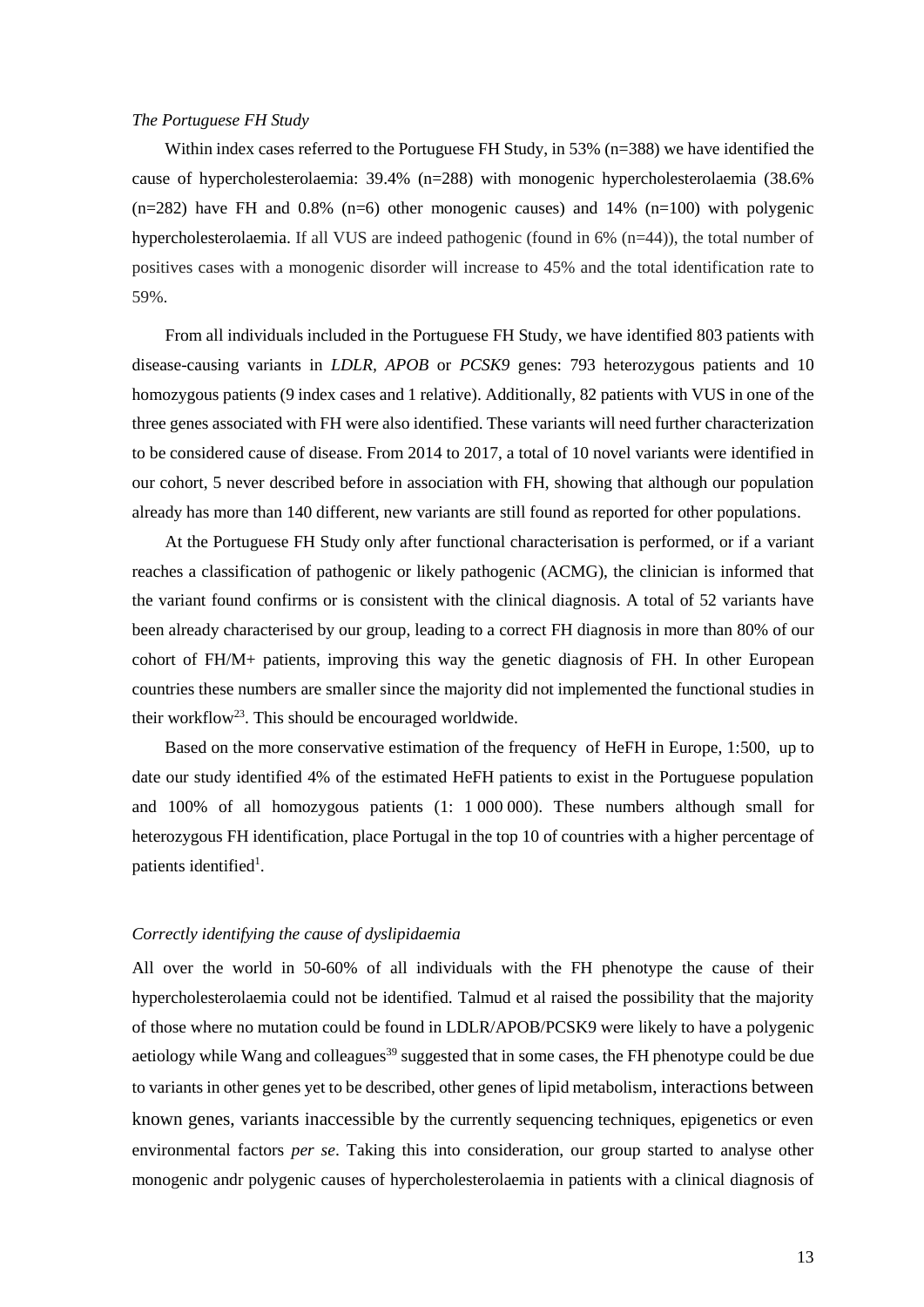FH, but without an identified FH causing variant. This has increased the patient identification rate from 38.6% to 53%,

In the great majority of the index patients where a monogenic cause is found (36%) the cause of the dyslipidaemia is explained by a functional *LDLR* variant, 1.9% by a functional *APOB* variant and 0.4% by a *PCSK9* functional variant. Additionally, in ~60% a polygenic dyslipidemia is the probable cause and in 0.7% other monogenic disorders are the cause of the phenotype. These other causes are more prevalent in children representing 1.6% (n=6) of all cases. It is worth noting that other causes are more prevalent than *PCSK9* mutations (0.4%), reinforcing the need to study these FH phenocopy genes for a more accurate patient diagnosis and management. There are considerable differences in the treatment of these several phenocopies, which if identified, can lead to a better patient prognosis.

Our results are also consistent with previous studies showing that FH negative patients have higher mean LDL-C GRS than individuals from the general population, meaning that their LDL-C plasma levels is most likely to be due to the influence of a combination of several LDL-C variants, each with modest effect. A limitation of our study is that not all FH/M- patients were genotyped for the polygenic score (only 243 in 398 were analysed) due to DNA constraints, so the proportion of patients with polygenic hypercholesterolaemia could only be estimated. Interestingly, a similar proportion of patients above the P75<sup>th</sup> was found in the FH/M+ and the FH/M- group, a finding which was reported previously (Talmud et al 2013). This suggests that the FH phenotype in FH/M+ patients could be modulated by the modest effect of these LDL-C raising variants, at least at some level, however we could not see a statistical difference in LDL-C values, partly because of the selection criteria and partly due to the small sample size. Also possible is that in  $FH/M +$  patients, where a single causative mutation has been already identified, the great mutation effect on LDL-C values could overlap the effect of several LDL-C-raising variants with modest effect not allowing to detect differences in phenotype.

#### *An unknown dyslipidaemia in the FH mutation negative patients*

Of the 398 FH/M- patients with no identified cause for their hypercholesterolaemia, 7%  $(n=28)$  presented a low LDL-C GRS (below P25<sup>th</sup>) and are likely to have other known or unknown cause of monogenic dyslipidaemia. It is likely that in a small fraction of these patients, a new gene causing FH is yet to be discovered, although other possibilities should be considered, such as interactions between known genes or epigenetics. However, and since the mean triglyceride levels are statistically higher in FH/M- patients, in these cases environmental factors *per se* could be the cause of the phenotype <sup>39</sup> or these patients could have another dyslipidaemia related to triglycerides metabolism and not FH.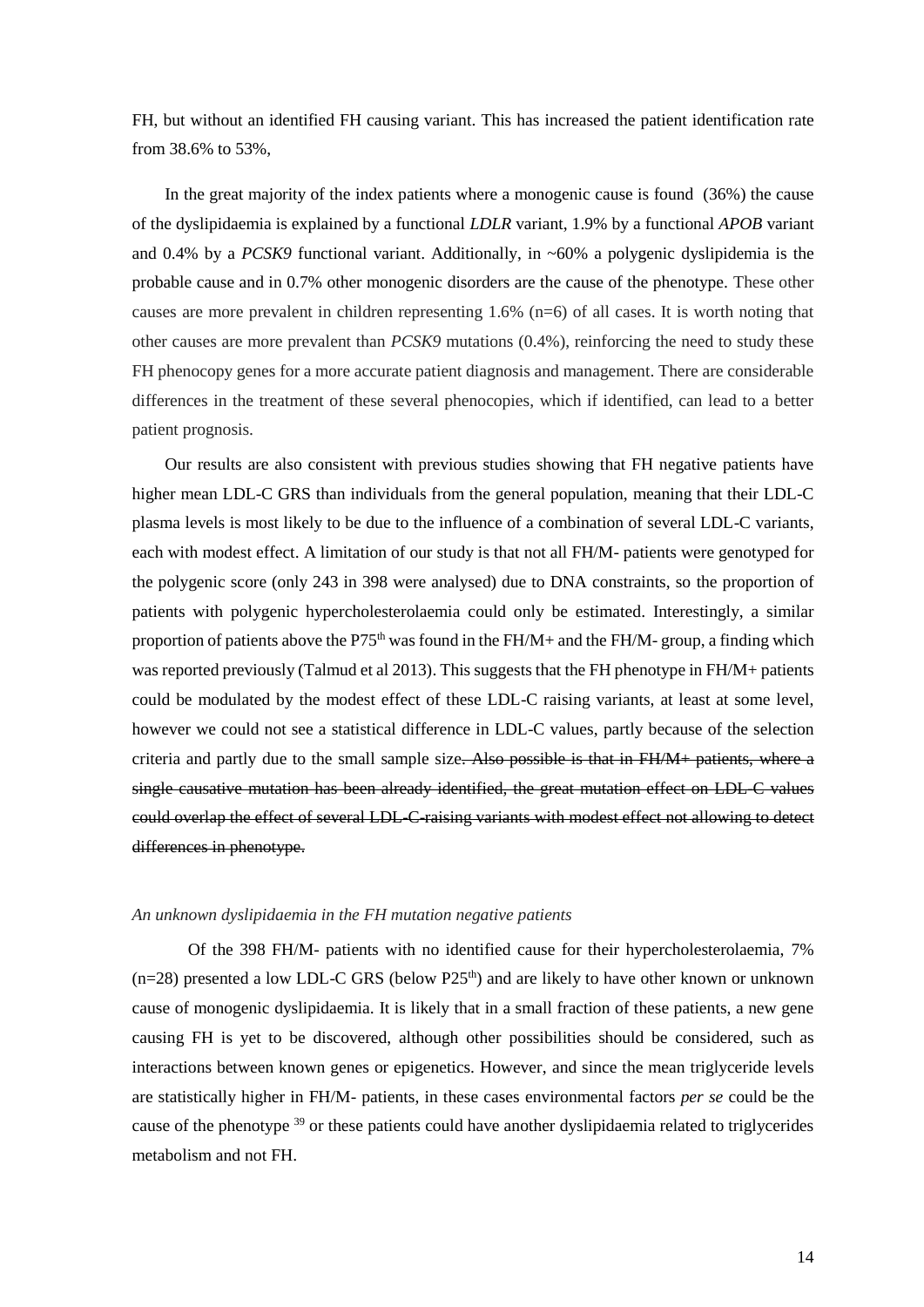#### *Importance of distinguishing the different causes of dyslipidaemia*

Monogenic dyslipidaemias present a severe phenotype and are associated with an elevated CVD risk *per se*, like FH; while mild to severe dyslipidaemias are mostly due to polygenic hypercholesterolaemia, as a result of various genetic alterations that may interact, being modulated by non-genetic factors as life style (REF?). The distinction between these two types of dyslipidaemia is important for patient cardiovascular risk assessment and therapeutic management. It has been shown that FH patients with a pathogenic variant have 16 times greater cardiovascular risk compared to another individual with the same LDL value<sup>14</sup>, but this risk can be reduced if FH patients are identified early in life and treated accordingly. This shows the importance of correctly identifying the cause of dyslipidaemia in early age and to address other cardiovascular risk factors in childhood, to reduce CVD rates later in adulthood. Different dyslipidaemias have different management approaches that can improve patient prognosis.

In this context, it is reasonable to say that the genetic diagnosis of clinical FH patients could benefit from the inclusion of all the genes studied in this work and the LDL-C GRS in a next-generation target panel, without a great increase in cost. Such a panel with the three proven FHcausing genes, *LDLR*, *APOB*, and *PCSK9*, and also the five known phenocopies, *LIPA*, *APOE* and *LDLRAP1* genes, *ABCG5*, *ABCG8* plus the 6-SNP LDL-C GRS is already implemented in our lab. This has also been already recommended in the last consensus paper authored by international FH  $experts^{43}$ .

# **6. STUDY LIMITATIONS**

For some comparison analysis in the polygenic dyslipidaemia, the small sample size could imply bias. Although it is considered as a limitation of our study, our results are in line with the previously reported<sup>12,13</sup>. Another limitation of our study is that we have used the adult controls values for the paediatric cohort comparison. To confirm our results, comparison should be made against child controls. Also, the reduction in TC, LDL-C and apoB that we accounted for in those undergoing lipid-lowering therapy might imperfectly estimate the untreated values due to the heterogeneity in drug response, dosing and variability in baseline lipid values. However, the 30% reduction in LDL-C and 20% in TC was implemented in previous studies $14,28,30$ .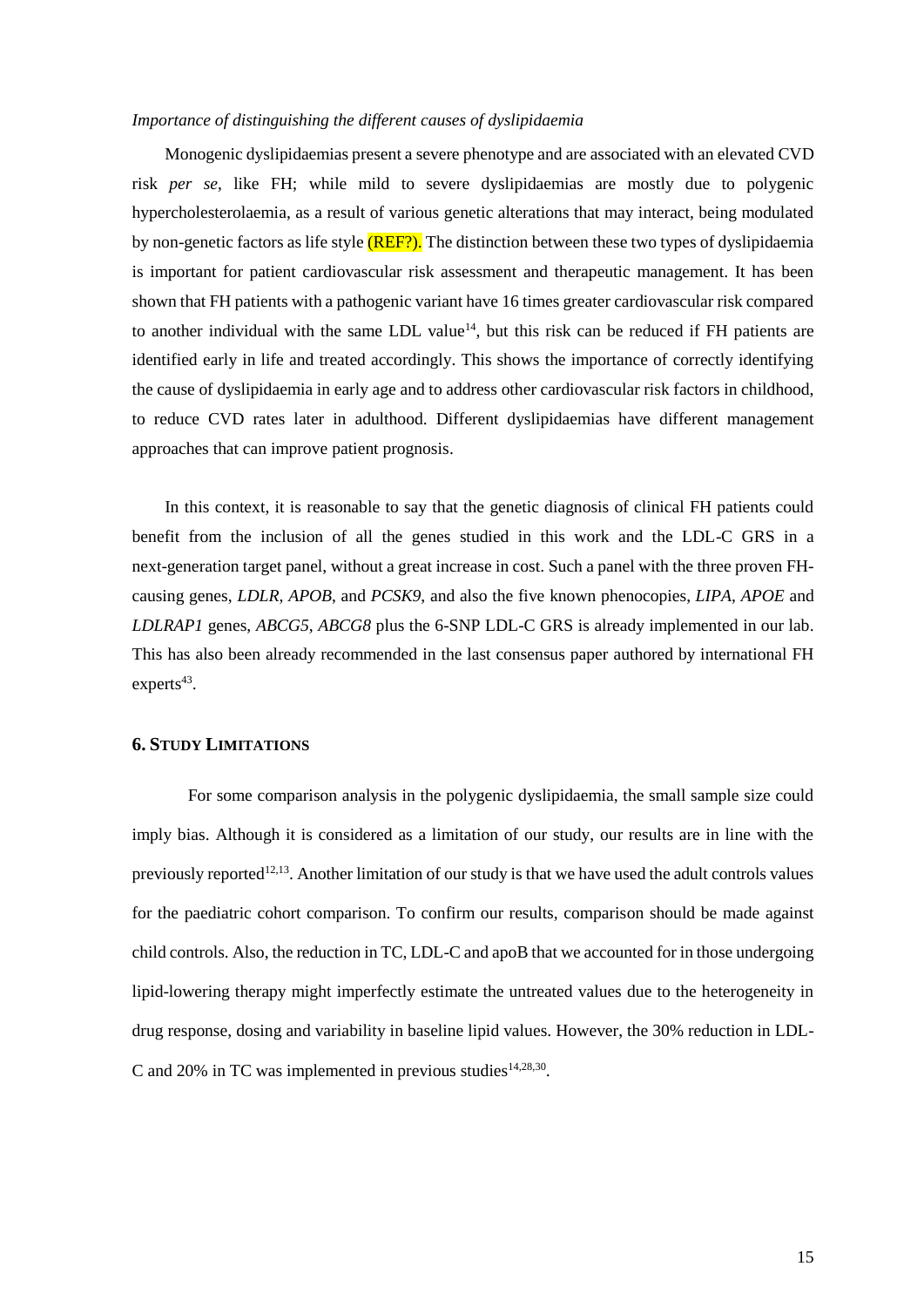# **5. CONCLUSIONS**

The FH phenotype can be caused by several different genotypes, especially in paediatric cohorts. The correct identification of the cause of the dyslipidaemia is important for patient management and implementation of the best therapeutic measures for the best patient prognosis. We recommended that the genetic test for the identification of the genetic cause of the hypercholesterolaemia in clinical FH patients should include all the genes described here for the most effective patient diagnosis. Investigation of other genes causing the FH phenotype should be encouraged.

The LDL-C GRS was validated in the Portuguese population and revealed that almost 80% of the FH negative patients could have polygenic hypercholesterolaemia, while a small part have a low score, which could mean that these patients are most likely to have an unknown variant in a new gene. Since the characterization of polygenic traits has also contributed for patient diagnosis, it is also recommended to include the LDL-C GRS in FH diagnosis panels.

#### ACKNOWLEDGEMENTS

The authors would like to thank all patients and clinicians for participating in the Portuguese Familial Hypercholesterolaemia Study and to all participants of the e\_COR Study. The authors gratefully acknowledge Ana Raimundo (MSc) for performing the Lp(a) biochemical determinations, and all technicians of the Unidade de Diagnóstico e Referência (DPSPDNT−INSA) for performing the remaining lipid profile parameters. Cibelle Mariano was supported by a PhD student grant [SFRH/BD/52494/2014].

## AUTHORS' CONTRIBUTIONS

CM performed all statistical analysis under MA supervision. CM, MA, MF, SEH and MB performed data analysis and interpretation. ACA and AM performed molecular analysis. JRC performed variant classification. CM and MB drafted the manuscript. MA, ACA, JRC, MF and SEH critically revised the manuscript. MB coordinated and designed the study. All authors contributed to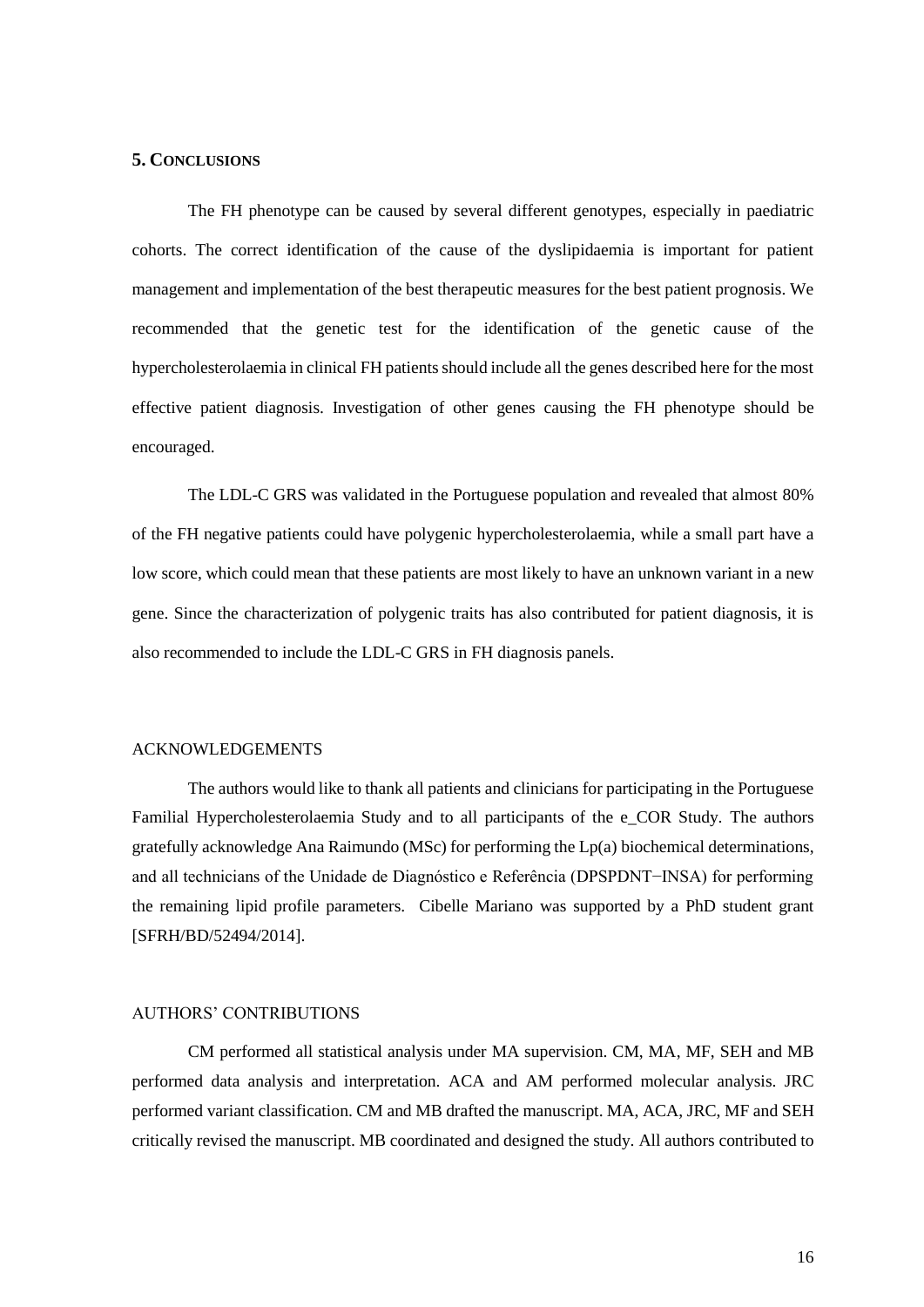and approved the final version of the paper and agree to be accountable for all aspects of work ensuring integrity and accuracy.

# CONFLICTS OF INTEREST

The authors have no conflicts of interest to disclose.

# FINANCIAL DISCLOSURE

The Portuguese FH Study has been funded by Science and Technology foundation, Portuguese Cardiology Society and the National Institute of Health. The e\_COR Study was funded by Science and Technology Foundation (PIC/IC/83020/2007) and the National Institute of Health. SEH acknowledges funding from the British Heart Foundation grant (BHF PG08/008) and from the NIHR UCLH BRC.

# SUPPLEMENTARY MATERIAL

Supplementary information is available at Genetics in Medicine website.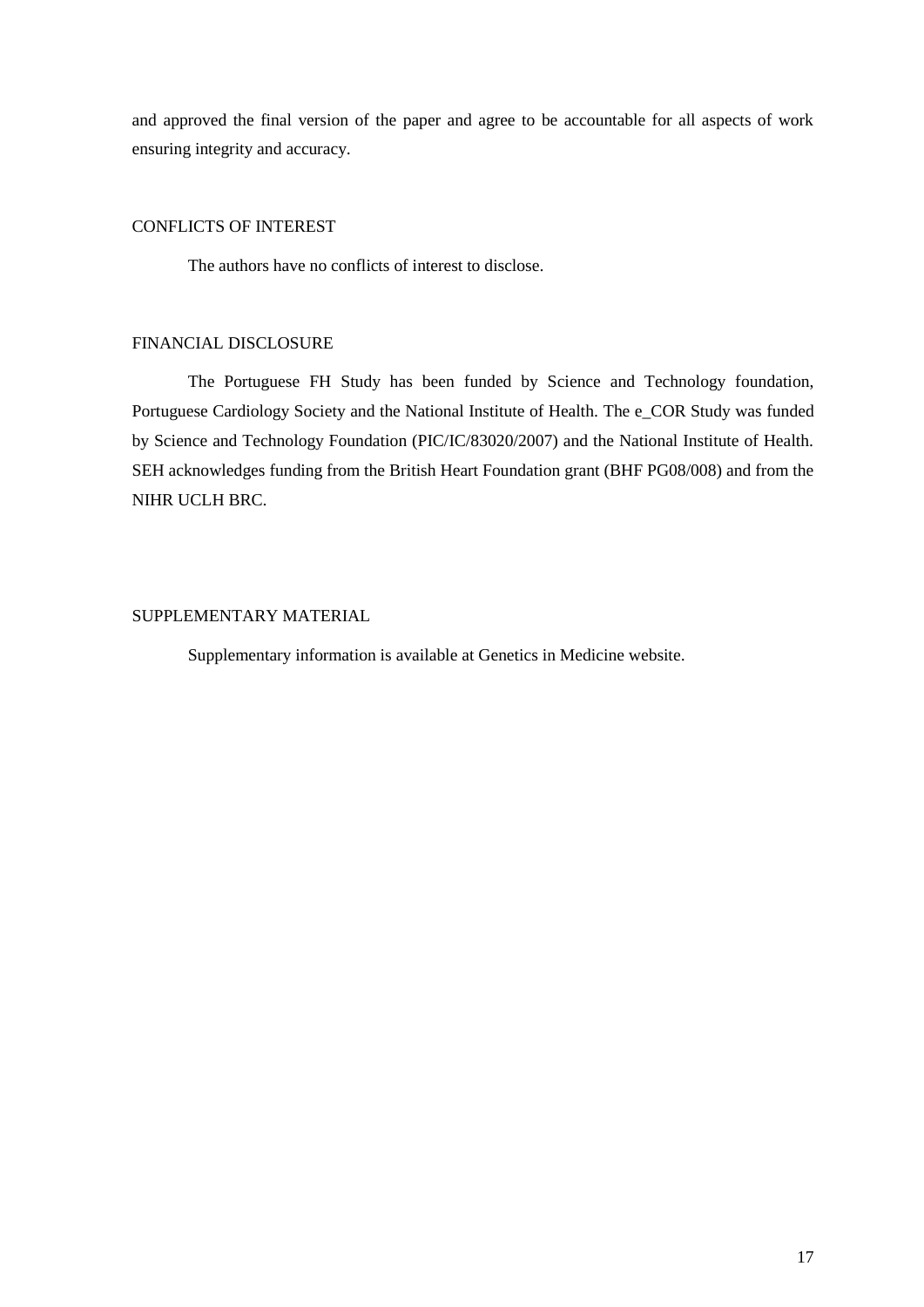# **REFERENCES**

- 1. Nordestgaard BG, Chapman MJ, Humphries SE, et al. Familial hypercholesterolaemia is underdiagnosed and undertreated in the general population: guidance for clinicians to prevent coronary heart disease: Consensus Statement of the European Atherosclerosis Society. *Eur Heart J* 2013; 34: 3478–90.
- 2. Stenson PD, Mort M, Ball E V, et al. The Human Gene Mutation Database: building a comprehensive mutation repository for clinical and molecular genetics, diagnostic testing and personalized genomic medicine. *Hum Genet* 2014; 133: 1–9.
- 3. Innerarity TL, Mahley RW, Weisgraber KH, et al. Familial defective apolipoprotein B-100: a mutation of apolipoprotein B that causes hypercholesterolemia. *J Lipid Res* 1990; 31: 1337–49.
- 4. Motazacker MM, Pirruccello J, Huijgen R, et al. Advances in genetics show the need for extending screening strategies for autosomal dominant hypercholesterolaemia. *Eur Heart J* 2012; 33: 1360–6.
- 5. Alves AC, Etxebarria A, Soutar AK, et al. Novel functional APOB mutations outside LDL-binding region causing familial hypercholesterolaemia. *Hum Mol Genet* 2014; 23: 1817–28.
- 6. Abifadel M, Varret M, Rabès J-P, et al. Mutations in PCSK9 cause autosomal dominant hypercholesterolemia. *Nat Genet* 2003; 34: 154–156.
- 7. Marduel M, Ouguerram K, Serre V, et al. Description of a large family with autosomal dominant hypercholesterolemia associated with the APOE p.Leu167del mutation. *Hum Mutat* 2013; 34: 83–7.
- 8. Cenarro A, Etxebarria A, de Castro-Orós I, et al. The p.Leu167del Mutation in APOE Gene Causes Autosomal Dominant Hypercholesterolemia by Down-regulation of LDL Receptor Expression in Hepatocytes. *J Clin Endocrinol Metab* 2016; 101: 2113–21.
- 9. Rios J, Stein E, Shendure J, et al. Identification by whole-genome resequencing of gene defect responsible for severe hypercholesterolemia. *Hum Mol Genet* 2010; 19: 4313–4318.
- 10. Hegele RA, Ban MR, Cao H, et al. Targeted next-generation sequencing in monogenic dyslipidemias. *Curr Opin Lipidol* 2015; 26: 103–13.
- 11. Chora JR, Alves AC, Medeiros AM, et al. Lysosomal acid lipase deficiency: A hidden disease among cohorts of familial hypercholesterolemia? *J Clin Lipidol* 2017; 11: 477–484.e2.
- 12. Talmud PJ, Shah S, Whittall R, et al. Use of low-density lipoprotein cholesterol gene score to distinguish patients with polygenic and monogenic familial hypercholesterolaemia: a case-control study. *Lancet* 2013; 381: 1293–301.
- 13. Futema M, Shah S, Cooper JA, et al. Refinement of variant selection for the LDL cholesterol genetic risk score in the diagnosis of the polygenic form of clinical familial hypercholesterolemia and replication in samples from 6 countries. *Clin Chem* 2015; 61: 231–8.
- 14. Khera A V, Won H-H, Peloso GM, et al. Diagnostic Yield and Clinical Utility of Sequencing Familial Hypercholesterolemia Genes in Patients With Severe Hypercholesterolemia. *J Am Coll Cardiol* 2016; 67: 2578–89.
- 15. Futema M, Plagnol V, Whittall RA, et al. Use of targeted exome sequencing as a diagnostic tool for Familial Hypercholesterolaemia. *J Med Genet* 2012; 49: 644–9.
- 16. Benn M, Watts GF, Tybjaerg-Hansen A, et al. Familial hypercholesterolemia in the danish general population: prevalence, coronary artery disease, and cholesterol-lowering medication. *J Clin Endocrinol Metab* 2012; 97: 3956–64.
- 17. Bertolini S, Pisciotta L, Rabacchi C, et al. Spectrum of mutations and phenotypic expression in patients with autosomal dominant hypercholesterolemia identified in Italy. *Atherosclerosis* 2013; 227: 342–348.
- 18. Bourbon M, Rato Q. Portuguese Familial Hypercholesterolemia Study: presentation of the study and preliminary results. *Rev Port Cardiol* 2006; 25: 999–1013.
- 19. Medeiros AM, Alves AC, Francisco V, et al. Update of the Portuguese Familial Hypercholesterolaemia Study. *Atherosclerosis* 2010; 212: 553–558.
- 20. Bonfield JK, Smith K f, Staden R. A new DNA sequence assembly program. *Nucleic Acids Res* 1995; 23: 4992–9.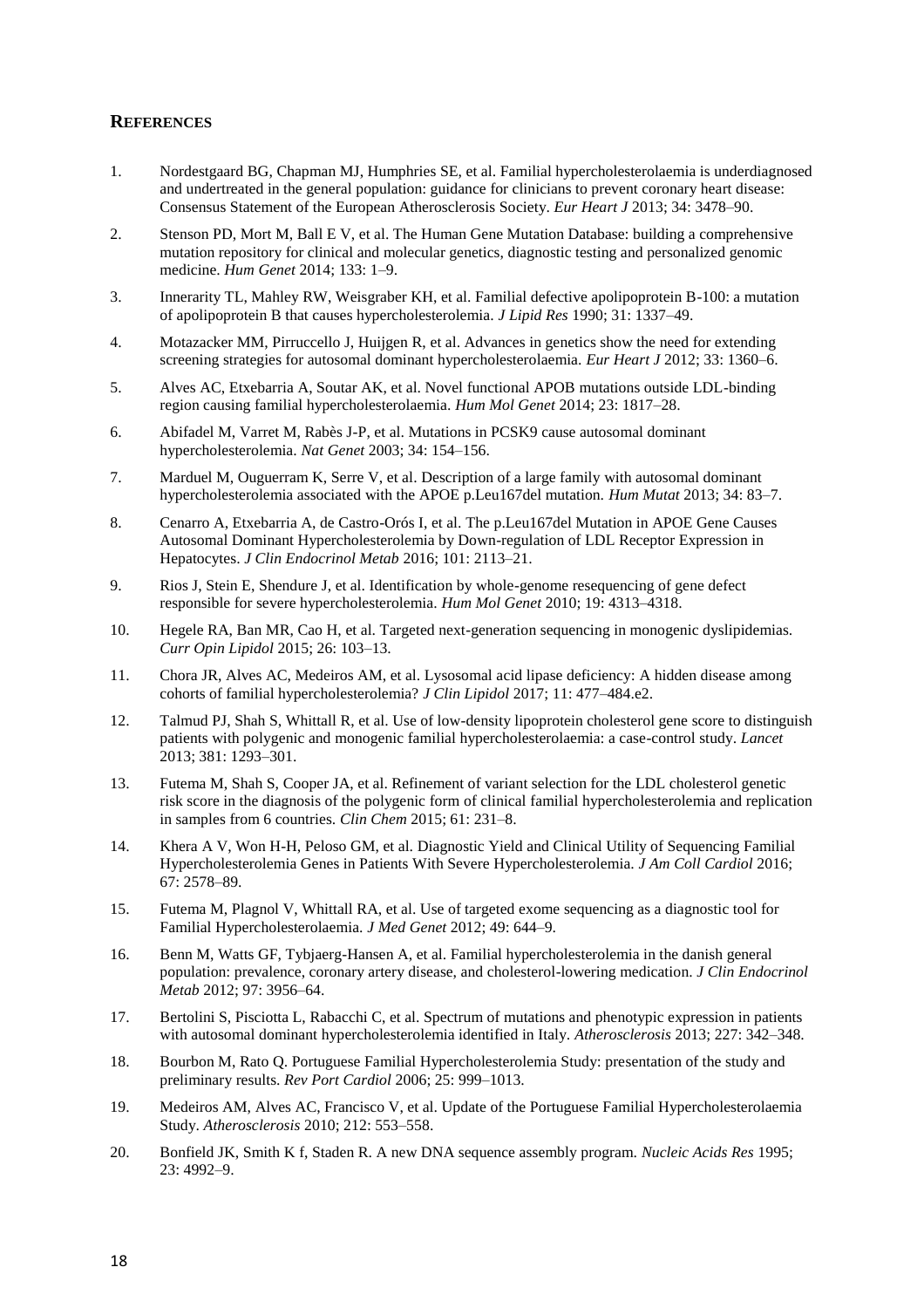- 21. den Dunnen JT, Antonarakis SE. Mutation nomenclature extensions and suggestions to describe complex mutations: a discussion. *Hum Mutat* 2000; 15: 7–12.
- 22. Caridi G, Dagnino M, Di Duca M, et al. A novel splicing mutation causes analbuminemia in a Portuguese boy. *Mol Genet Metab* 2012; 105: 479–483.
- 23. Chora JR, Medeiros AM, Alves AC, et al. Analysis of publicly available LDLR, APOB, and PCSK9 variants associated with familial hypercholesterolemia: application of ACMG guidelines and implications for familial hypercholesterolemia diagnosis. *Genet Med* 2018; 20: 591–598.
- 24. Medeiros AM, Alves AC, Bourbon M. Mutational analysis of a cohort with clinical diagnosis of familial hypercholesterolemia: considerations for genetic diagnosis improvement. *Genet Med* 2016; 18: 316–24.
- 25. Applied BioSystems. TaqMan® OpenArray<sup>™</sup> Genotyping System. User Guide.
- 26. Instituto Nacional de Saúde doutor Ricardo Jorge. *Prevalência de fatores de risco cardiovascular na população portuguesa (e\_COR)*. Lisboa: INSA IP, 2019.
- 27. Medeiros AM, Alves AC, Aguiar P, et al. Cardiovascular risk assessment of dyslipidemic children: analysis of biomarkers to identify monogenic dyslipidemia. *J Lipid Res* 2014; 55: 947–55.
- 28. Baigent C, Keech A, Kearney PM, et al. Efficacy and safety of cholesterol-lowering treatment: prospective meta-analysis of data from 90,056 participants in 14 randomised trials of statins. *Lancet* 2005; 366: 1267–1278.
- 29. Peloso GM, Auer PL, Bis JC, et al. Association of Low-Frequency and Rare Coding-Sequence Variants with Blood Lipids and Coronary Heart Disease in 56,000 Whites and Blacks. *Am J Hum Genet* 2014; 94: 223–232.
- 30. Sniderman AD. Differential response of cholesterol and particle measures of atherogenic lipoproteins to LDL-lowering therapy: implications for clinical practice. *J Clin Lipidol* 2008; 2: 36–42.
- 31. Schulzeck P, Bojanovski M, Jochim A, et al. Comparison between simvastatin and bezafibrate in effect on plasma lipoproteins and apolipoproteins in primary hypercholesterolaemia. *Lancet (London, England)* 1988; 1: 611–3.
- 32. Randomised trial of cholesterol lowering in 4444 patients with coronary heart disease: the Scandinavian Simvastatin Survival Study (4S). *Lancet (London, England)* 1994; 344: 1383–9.
- 33. Cannon CP. The IDEAL Cholesterol. *JAMA* 2005; 294: 2492.
- 34. Kastelein JJP, Akdim F, Stroes ESG, et al. Simvastatin with or without Ezetimibe in Familial Hypercholesterolemia. *N Engl J Med* 2008; 358: 1431–1443.
- 35. R: The R Project for Statistical Computing.
- 36. Medeiros AM, Alves AC, Bourbon M. Mutational analysis of a cohort with clinical diagnosis of familial hypercholesterolemia: considerations for genetic diagnosis improvement. *Genet Med* 2015; 18: 1–9.
- 37. Rall SC, Weisgraber KH, Innerarity TL, et al. Identical structural and receptor binding defects in apolipoprotein E2 in hypo-, normo-, and hypercholesterolemic dysbetalipoproteinemia. *J Clin Invest* 1983; 71: 1023–31.
- 38. Ghiselli G, Schaefer EJ, Gascon P, et al. Type III hyperlipoproteinemia associated with apolipoprotein E deficiency. *Science* 1981; 214: 1239–41.
- 39. Wang J, Dron JS, Ban MR, et al. Polygenic Versus Monogenic Causes of Hypercholesterolemia Ascertained ClinicallyHighlights. *Arterioscler Thromb Vasc Biol* 2016; 36: 2439–2445.
- 40. Stitziel NO, Fouchier SW, Sjouke B, et al. Exome sequencing and directed clinical phenotyping diagnose cholesterol ester storage disease presenting as autosomal recessive hypercholesterolemia. *Arterioscler Thromb Vasc Biol* 2013; 33: 2909–14.
- 41. Wintjens R, Bozon D, Belabbas K, et al. Global molecular analysis and APOE mutations in a cohort of autosomal dominant hypercholesterolemia patients in France. *J Lipid Res* 2016; 57: 482–91.
- 42. Sharifi M, Futema M, Nair D, et al. Genetic Architecture of Familial Hypercholesterolaemia. *Curr Cardiol Rep* 2017; 19: 44.
- 43. Sturm AC, Knowles JW, Gidding SS, et al. Clinical Genetic Testing for Familial Hypercholesterolemia. *J Am Coll Cardiol* 2018; 72: 662–680.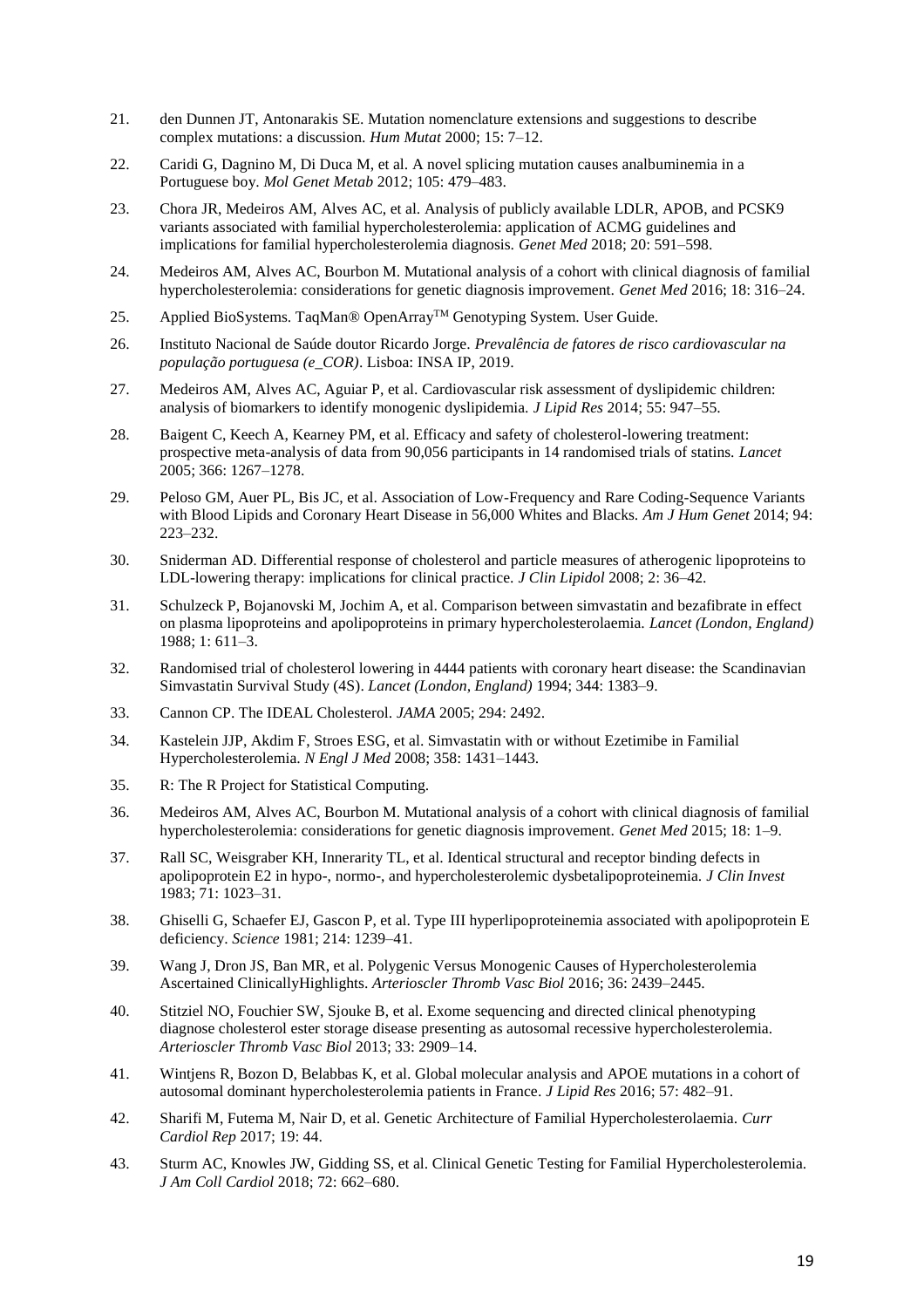# **SUPPLEMENTARY DATA**

# **Supplementary Tables**

| Gene        | Chr | <b>SNP</b> | <b>Haplotype</b> <sup>a</sup> | <b>Risk allele</b> | Effect size <sup>b</sup> |
|-------------|-----|------------|-------------------------------|--------------------|--------------------------|
| CELSR2      |     | rs629301   | $\ddotsc$                     | T                  | 0.15                     |
| APOB        | 2   | rs1367117  |                               | A                  | 0.10                     |
| ABCG8       | 2   | rs4299376  |                               | G                  | 0.071                    |
| <b>LDLR</b> | 19  | rs6511720  | $\cdot$ .                     | G                  | 0.18                     |
| <b>APOE</b> | 19  | rs429358   | ε2ε2                          | $\ddotsc$          | $-0.90$                  |
|             |     | rs7412     | ε2ε3                          | $\ddotsc$          | $-0.40$                  |
|             |     |            | ε2ε4                          | $\bullet$ .        | 0.20                     |
|             |     |            | $\epsilon$ 3 $\epsilon$ 3     | $\bullet$ .        | $\theta$                 |
|             |     |            | $\epsilon$ 3 $\epsilon$ 4     | $\bullet$ .        | 0.10                     |
|             |     |            | $\epsilon$ 4 $\epsilon$ 4     | $\bullet\bullet$   | 0.20                     |

**Supplementary Table 1 –** The 6 LDL-C genetic risk score SNPs.

Chr, chromosome; SNP, single nucleotide polymorphism.

<sup>a</sup>The *APOE* SNPs (rs7412 and rs429358) determined the *APOE* haplotype, an important genetic determinant of LDL-C levels, by resulting in different isoforms of the apolipoprotein E (ApoE): ε2, ε3, and ε4.

bEffect sizes are the beta coefficients reported by the Global Lipid Genetic Consortium for each minor allele, taken from previous studies<sup>1,2.</sup>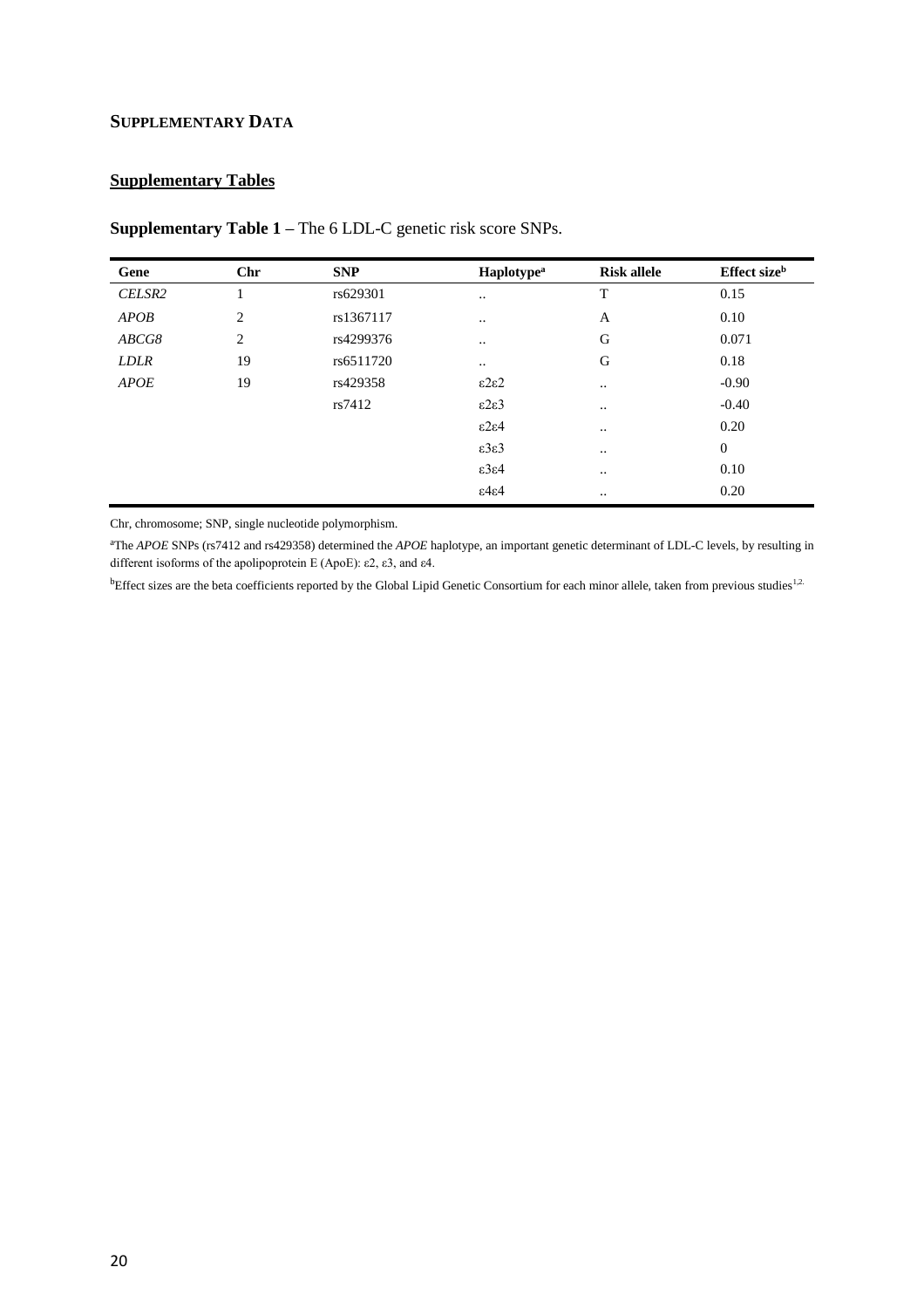| Clinical and demographic profile at referral    | Children (n=311)  | Adults $(n=420)$  |
|-------------------------------------------------|-------------------|-------------------|
| Age, years (SD)*                                | 9.94(3.69)        | 45.67 (13.32)     |
| Male gender, n (%)                              | 133 (42.77)       | 191 (45.48)       |
| BMI, $kg/m^2$ (SD)*                             | 19.67(4.05)       | 26.06 (4.47)      |
| Smoking, n (%)                                  | 1(0.32)           | 82 (19.52)        |
| Alcohol consumption, $n$ $%$ )                  | $\overline{0}$    | 135 (32.14)       |
| Hypertension, $n$ $(\%)$                        | 3(0.97)           | 108(25.71)        |
| Diabetes, n (%)                                 | 1(0.32)           | 15(3.57)          |
| Personal history of CVD, n (%)                  | $\boldsymbol{0}$  | 93 (22.14)        |
| Personal history of pCVD, n (%)                 | $\boldsymbol{0}$  | 71 (16.90)        |
| Family history of pCVD, n (%)                   | 55 (17.69)        | 137 (32.62)       |
| Pharmacological treatment (e.g. statins), n (%) | 62 (19.94)        | 317 (75.48)       |
| On diet, n (%)                                  | 145 (46.62)       | 48 (11.43)        |
| Physically active, n (%)                        | 223 (71.70)       | 145 (34.52)       |
| Tendon xanthoma, n (%)                          | 1(0.32)           | 10(2.38)          |
| Corneal arcus, n (%)                            | $\boldsymbol{0}$  | 15(3.57)          |
| Other xanthomas, n (%)                          | 3(0.97)           | 32 (7.62)         |
| Lipid profile 1 <sup>a*</sup>                   |                   |                   |
| Total cholesterol, mg/dL (IQR)                  | 265.93 (242-290)  | 321.25 (296-362)  |
| LDL-C, mg/dL (IQR)                              | 189.00 (170-223)  | 243.00 (210-287)  |
| HDL-C, mg/dL (IQR)                              | 53.00 (45-62)     | $52.00(44-63)$    |
| Triglycerides, mg/dL (IQR)                      | 76.00 (57-109)    | 133.00 (96-185)   |
| Lipid profile $2^{b*}$                          |                   |                   |
| Total cholesterol, mg/dL (IQR)                  | 247.44 (227-284)  | 298.75 (259-348)  |
| LDL-C, mg/dL (IQR)                              | 178.00 (152-219)  | 222.00 (177-279)  |
| HDL-C, mg/dL (IQR)                              | 53.00 (45-63)     | 53.00 (44-64)     |
| Triglycerides, mg/dL (IQR)                      | 75.00 (56-108)    | 123.00 (91-164)   |
| ApoB, mg/dL (IQR)                               | 115.00 (94-140)   | 152.63 (119-191)  |
| ApoA1, mg/dL (IQR)                              | 143.00 (125-162)  | 152.00 (131-172)  |
| Non-HDL-C, mg/dL (IQR)                          | 189.69 (168-233)  | 244.00 (200-295)  |
| ApoB/ApoA1 ratio, mg/dL (IQR)                   | $0.84(0.62-1.05)$ | $0.98(0.72-1.35)$ |
| $Lp(a)$ , mg/dL (IQR)                           | 29.00 (10-70)     | 33.00 (9-75)      |

**Suplementary Table 2 –** Baseline characteristics of all index cases included in the Portuguese Familial Hypercholesterolaemia Study.

BMI, body mass index; CVD, cardiovascular disease; pCVD, premature cardiovascular disease; LDL-C, low-density lipoprotein cholesterol; HDL-C, highdensity lipoprotein cholesterol; ApoB, apolipoprotein B; ApoA1, apolipoprotein A1; Lp(a), lipoprotein(a); SD, standard deviation; IQR, interquartile range. \*Age and BMI are expressed as mean (SD), and biochemical values are expressed as median (IQR).

<sup>a</sup>Lipid profile considered for inclusion in the Portuguese Familial Hypercholesterolaemia (FH) Study. Values used for the analysis were preferably values without medication. When untreated values were not available, TC, LDL-C and apoB values under medication were corrected as described in the Material and Methods section.

<sup>b</sup>Lipid profile at referral. The biochemical analysis was performed in our department as described in Material and Methods section, however when patients were medicated correction factors were applied to estimate untreated values for TC, LDL-C, and apoB, as described in the Material and Methods section.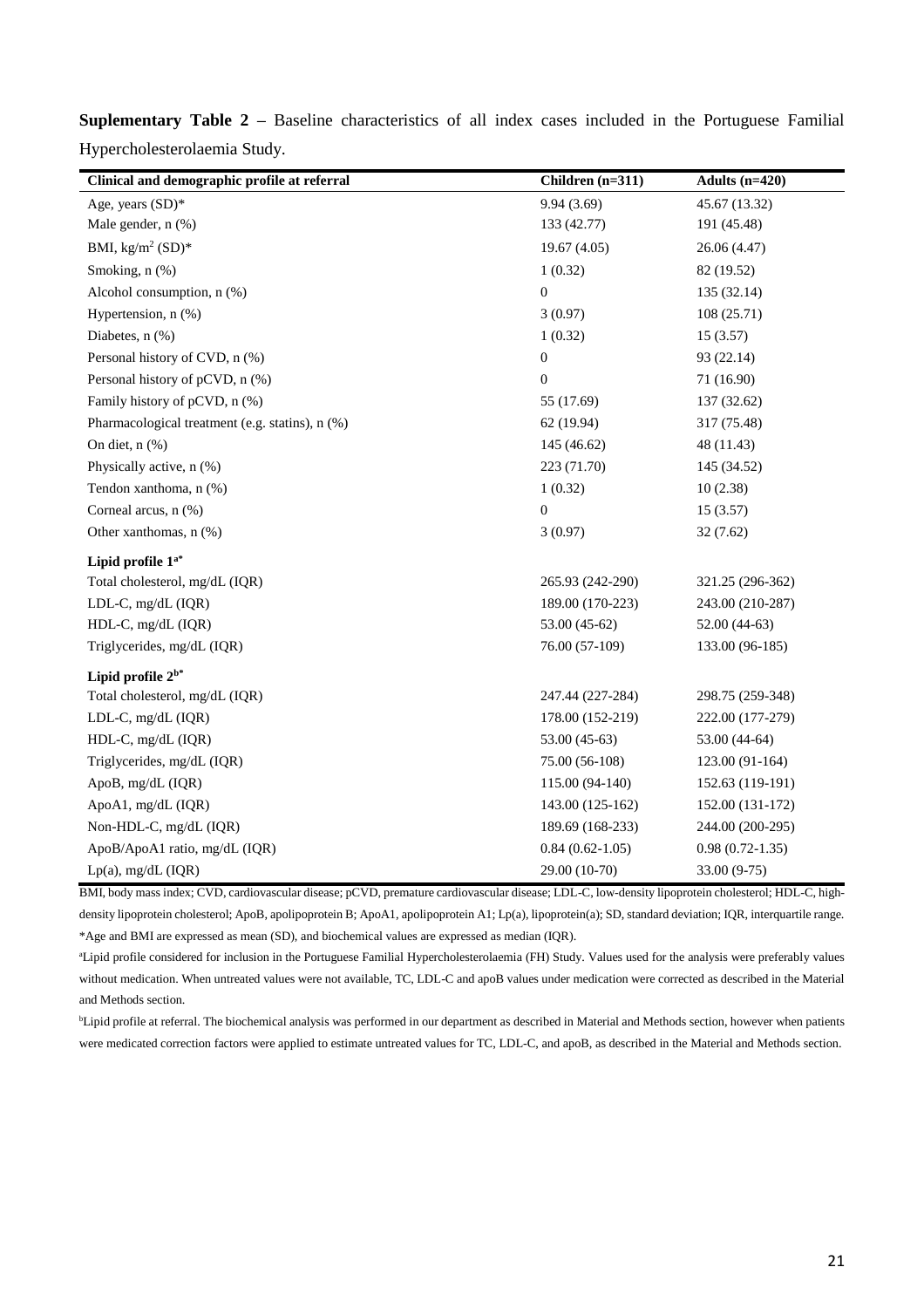| Gene        | <b>DNA</b> alteration | <b>Protein alteration</b> | dbSNP         |                | <b>Functional studies</b>              | Pathogenicity <sup>a</sup> | <b>ClinVar ID</b> | <b>Reference</b>                   |
|-------------|-----------------------|---------------------------|---------------|----------------|----------------------------------------|----------------------------|-------------------|------------------------------------|
| <b>APOE</b> | c.487C>T              | p.(Arg163Cys)             | rs769455      | N <sub>0</sub> | $\ddot{\phantom{a}}$                   | LP                         | 17851             | Rall et al., 1983 <sup>5</sup>     |
| <b>APOE</b> | c.683 $G > A$         | $p(Trp228*)$              | rs121918396   | Yes            | Lohse et al., $19923$                  | D                          | 17862             | Ghiselli et al., 1981 <sup>6</sup> |
| <b>LDLR</b> | $c.313 + 5G > A$      | p.(Leu64 Pro105delinsSer) | rs879254467   | Yes            | Liguori et al., $20014$                | <b>VUS</b>                 | 251136            | Liguori et al., $20014$            |
| <b>LDLR</b> | c.941-2A>C            | $\cdot \cdot$             | rs112366278   | N <sub>o</sub> | $\cdot$ .                              |                            | 251553            | Chmara et al., $2010^7$            |
| <b>LDLR</b> | c.1186+56 1186+64del  | $p =$                     | $\cdot$ .     | Yes            | Graca et al., <i>in</i><br>preparation | LB                         | submitted         | Novel                              |
| <b>LDLR</b> | c.1434G > A           | $p(Gly478Gly/p. (=)$      | rs886039832   | N <sub>0</sub> | $\ddot{\phantom{a}}$                   | <b>VUS</b>                 | 265902            | <b>Novel</b>                       |
| <b>LDLR</b> | c.1499T>C             | p.(Val500Ala)             | rs886039833   | N <sub>0</sub> | $\ddotsc$                              | <b>VUS</b>                 | 265903            | Novel                              |
| <b>LDLR</b> | c.1897C > T           | p.(Arg633Cys)             | rs746118995   | N <sub>0</sub> | $\cdot$ .                              | LP                         | 226379            | Day et al., 1997 <sup>8</sup>      |
| <b>LDLR</b> | $c.2214$ del          | $p(Gln739Serfs*26)$       | $\cdot \cdot$ | N <sub>o</sub> | $\cdot$ .                              | D                          | submitted         | Novel                              |
| <b>LDLR</b> | $c.*13A>G$            | $\ddotsc$                 | rs72658871    | N <sub>o</sub> | $\ddot{\phantom{a}}$                   | <b>VUS</b>                 | 265909            | Novel                              |

**Supplementary Table 3 –** Novel rare variants identified in the Portuguese Familial Hypercholesterolaemia Study between 2014 and 2017.

dbSNP, Single Nucleotide Polymorphism database; ID, identification number; VUS, variant of unknown significance; LP, likely pathogenic; P, pathogenic; LB, likely benign.

<sup>a</sup>American College of Medical Genetics and Genomics (ACMG) classification for *APOE* variants according to Richards et al., 2015 and *LDLR* variants according to Richards et al., 2015<sup>9</sup> and Chora et al., 2017<sup>10</sup>.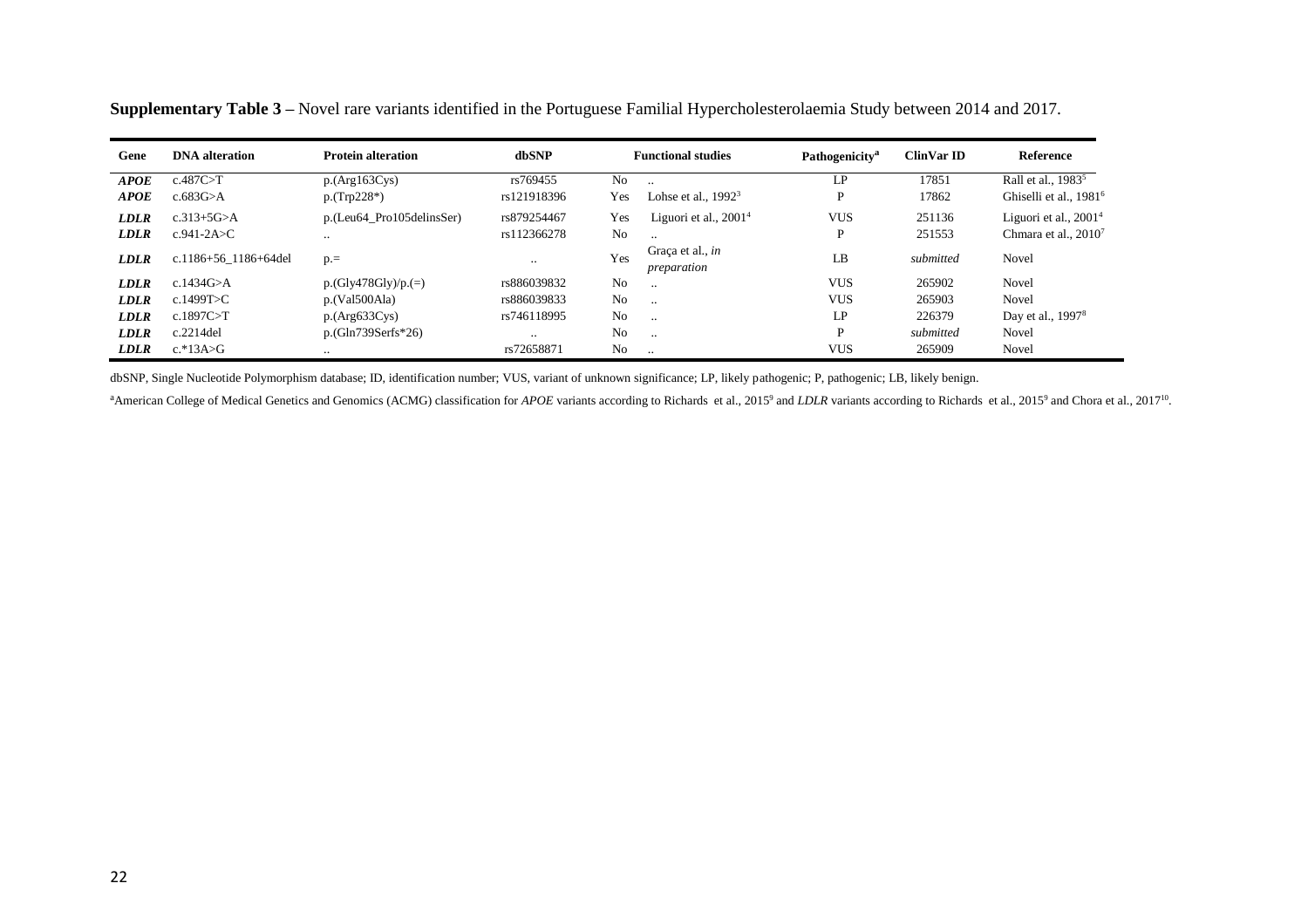**Supplementary Table 4 –** Comparison of the lipid profile between index cases and relatives Familial Hypercholesterolaemia mutation positive patients of the Portuguese Familial Hypercholesterolaemia Study: adult and paediatric cohorts.

| <b>Paediatric cohort</b>       | Index               | Relatives          |                      |
|--------------------------------|---------------------|--------------------|----------------------|
| Lipid profile <sup>a</sup>     | $FH/M + (n=311)$    | $FH/M + (n=121)$   | P value <sup>b</sup> |
| Total cholesterol, mg/dL (IQR) | 273.38 (245-302)    | 257.48 (219-294)   | 0.004                |
| LDL-C, $mg/dL$ (IQR)           | 203.64 (179-238)    | 196.00 (154-231)   | 0.002                |
| HDL-C, mg/dL (IQR)             | 50.98 (42-58)       | $50.00(42-56)$     | 0.608                |
| Triglycerides, mg/dL (IQR)     | 65.00 (54-88)       | 71.50 (59-102)     | 0.081                |
| ApoB, mg/dL (IQR)              | 129.50 (113-151)    | 123.76 (102-150)   | 0.102                |
| ApoA1, mg/dL (IQR)             | 135.00 (115-147)    | 132.00 (114-143)   | 0.219                |
| Non-HDL-C, mg/dL (IQR)         | 216.06 (192-253)    | 210.44 (165-243)   | 0.021                |
| ApoB/ApoA1 ratio, mg/dL (IQR)  | $0.99(0.85-1.18)$   | $0.94(0.75-1.16)$  | 0.957                |
| Lp(a), mg/dL (IQR)             | 24.64 (10-44)       | 27.00 (12-53)      | 0.609                |
|                                |                     |                    |                      |
| <b>Adults cohort</b>           | Index               | Relatives          |                      |
| Lipid profile <sup>a</sup>     | $FH/M + (n=420)$    | $FH/M + (n=309)$   | P value <sup>b</sup> |
| Total cholesterol, mg/dL (IQR) | 331.25 (284-395)    | 299.00 (256-339)   | < 0.001              |
| LDL-C, mg/dL (IQR)             | 263.57 (207-318)    | 225.71 (1867-267)  | < 0.001              |
| HDL-C, mg/dL (IQR)             | $51.00(44-62)$      | $51.00(43-62)$     | 0.354                |
| Triglycerides, mg/dL (IQR)     | 112.39 (83-148)     | 103.27 (71.39-156) | 0.601                |
| ApoB, mg/dL (IQR)              | 177.63 (141-211)    | 156.29 (129-183)   | <<0.001              |
| ApoA1, mg/dL (IQR)             | 146.50 (127-167)    | 143.00 (125-164)   | 0.442                |
| Non-HDL-C, mg/dL (IQR)         | 274.88 (224-328)    | 248.25 (205-294)   | 0.021                |
| ApoB/ApoA1 ratio, mg/dL (IQR)  | $1.16(0.92 - 1.56)$ | $1.06(0.84-1.33)$  | 0.005                |

FH, Familial Hypercholesterolaemia; FH/M+, FH mutation positive; LDL-C, low-density lipoprotein cholesterol; HDL-C, high-density lipoprotein cholesterol; ApoB, apolipoprotein B; ApoA1, apolipoprotein A1; Lp(a), lipoprotein(a); SD, standard deviation; IQR, interquartile range.

Bochemical lipid values are expressed as median (IQR).

<sup>a</sup>Lipid profile determined in house. Correction factors were used to estimate untreated values for TC, LDL-C, and apoB, as described in the Material and Methods section of our study.

<sup>b</sup>Comparison of FH/M+ patients (HeFH) between index cases and relatives; Statistical significance (P value <0.05), in bold.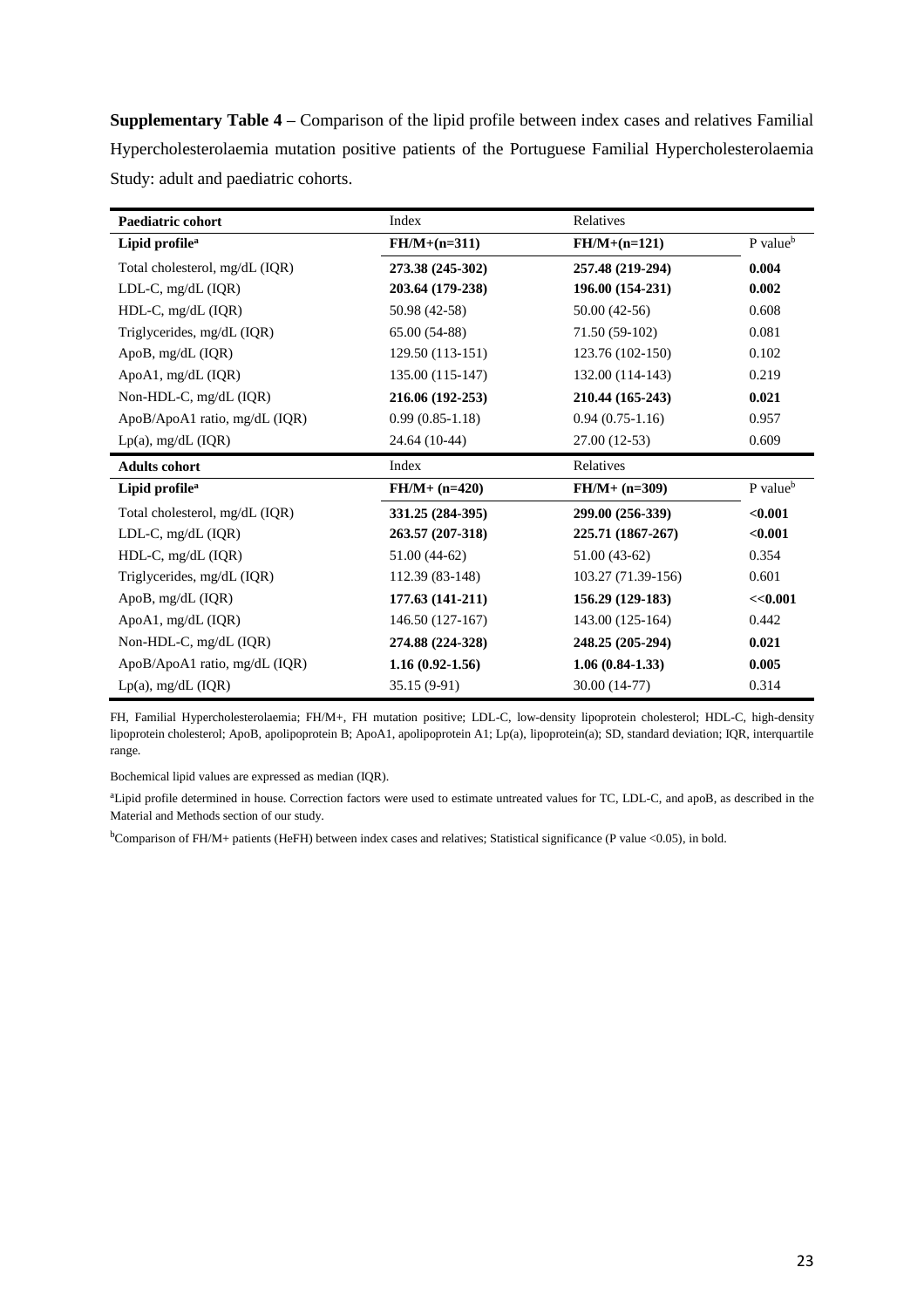# **Supplementary Figures**

*Supplementary Figure 1*



**Supplementary Figure 1** – Distribution of the weighted sample LDL-C genetic risk score (GRS) in the e\_COR sample (n=1318). The LDL-C GRS values ranged -0.30-1.11(mmol/L)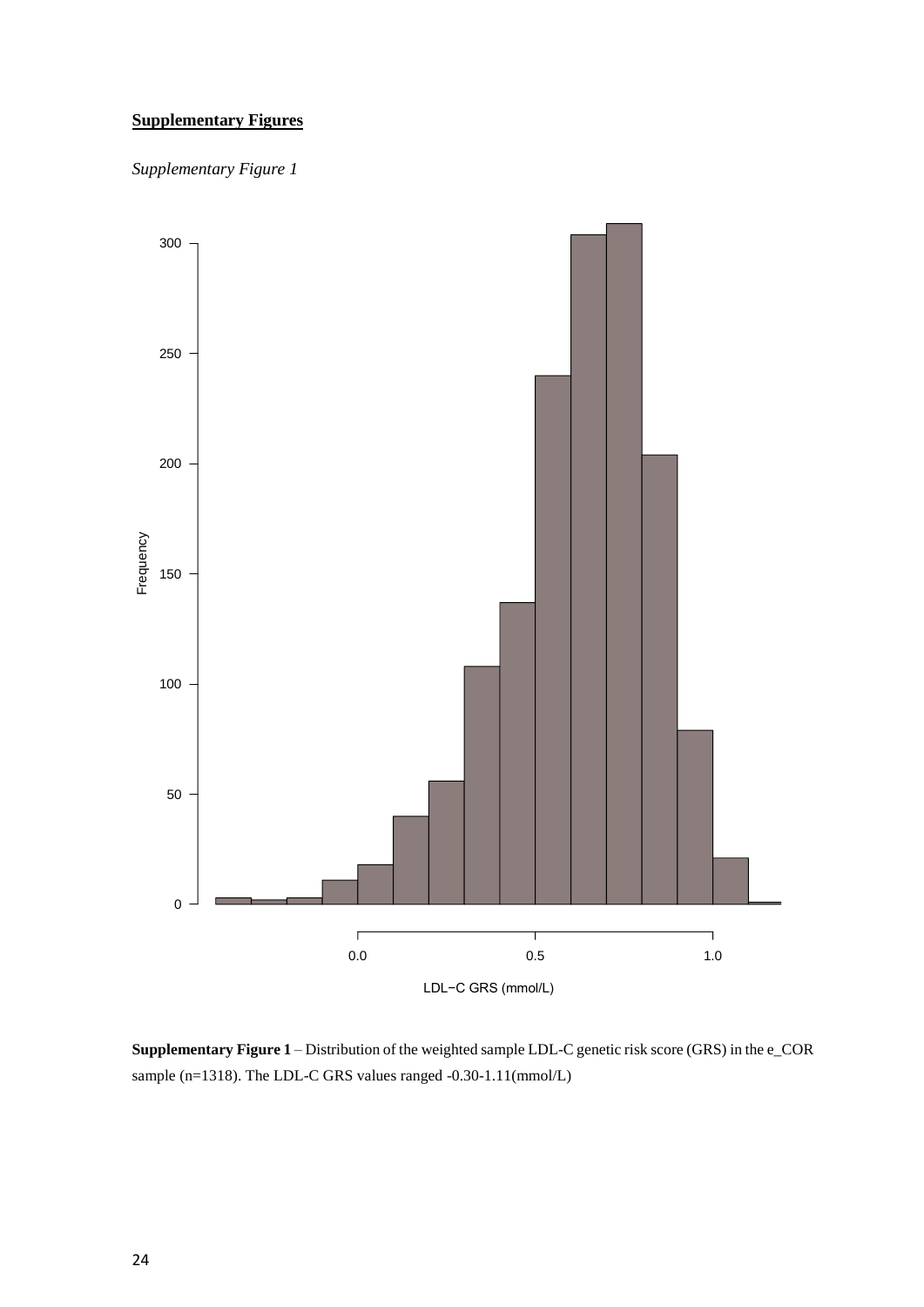# *Supplementary Figure 2*



**Supplementary Figure 2** – LDL-C genetic risk score (GRS) distribution by FH/M- and FH/M+ patients and e\_COR sample. Compared with e\_COR controls, FH/M- and FH/M+ patients had higher LDL-C GRSP<<0.001).

For FH/M+ paediatric patients, 39.5% (n=30) are above the P75<sup>th</sup> and 15.8% (n=12) are below the P25<sup>th</sup>. For FH/M+ adult patients, 34.1% (n=31) are above the P75<sup>th</sup> and 19.8% (n=18) are below the  $P25<sup>th</sup>$ .